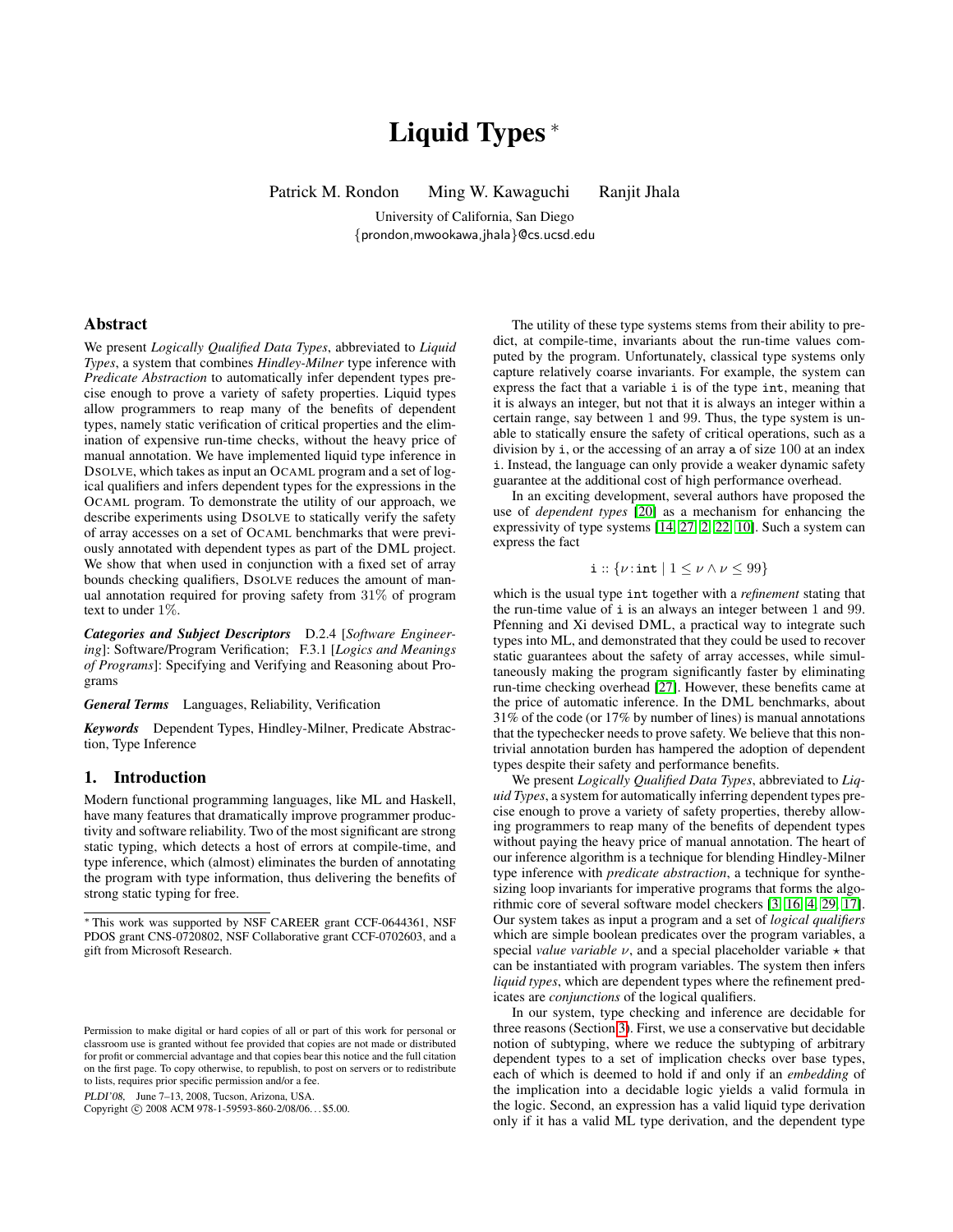of every subexpression is a *refinement* of its ML type. Third, in any valid type derivation, the types of certain expressions, such as  $\lambda$ -abstractions, if-then-else expressions, and recursive functions must be liquid. Thus, inference becomes decidable, as the space of possible types is bounded. We use these features to design a threestep algorithm for dependent type inference (Section [4\)](#page-6-0).

*Step 1: Hindley-Milner Type Inference:* First, our algorithm invokes Hindley-Milner [\[7\]](#page-10-11) to infer types for each subexpression and the necessary type generalization and instantiation annotations. Next, our algorithm uses the computed ML types to assign to each subexpression a *template*, a dependent type with the same structure as the inferred ML type, but which has *liquid type variables* representing the unknown type refinements.

*Step 2: Liquid Constraint Generation:* Second, we use the syntaxdirected liquid typing rules to generate a system of constraints that capture the subtyping relationships between the templates that must be met for a liquid type derivation to exist.

*Step 3: Liquid Constraint Solving:* Third, our algorithm uses the subtyping rules to split the complex template constraints into simple constraints over the liquid type variables, and then solves these simple constraints using a fixpoint computation inspired by predicate abstraction [\[1,](#page-10-12) [15\]](#page-10-13).

Of course, there may be safe programs which cannot be welltyped in our system due either to an inappropriate choice of qualifiers or the conservativeness of our notion of subtyping. In the former case, we can use the readable results of the inference to manually add more qualifiers, and in the latter case we can use the results of the inference to insert a minimal set of run-time checks [\[22,](#page-10-4) [10\]](#page-10-5).

To validate the utility of our technique, we have built DSOLVE, which infers liquid types for OCAML programs. While liquid types can be used to statically prove a variety of properties [\[24\]](#page-10-14), in this paper we focus on the canonical problem of proving the safety of array accesses. We use a diverse set of challenging benchmarks taken from the DML project to demonstrate that DSOLVE, together with a simple set of *array bounds checking* qualifiers, can prove safety completely automatically for many programs (Section [5\)](#page-8-0). For the few programs where these bounds checking qualifiers are insufficient, the programmer typically only needs to specify one or two extra qualifiers. Even in these rare cases, the dependent types inferred by DSOLVE using only the bounds checking qualifiers help the programmer to rapidly identify the relevant extra qualifiers. We show that, over all the benchmarks, DSOLVE reduces the manual annotation required to prove safety from 31% of program text (or 17% by number of lines) to under 1%. Finally, we describe a case study where DSOLVE was able to pinpoint an error in an opensource OCAML bit vector library implementation, in a function that contained an explicit (but insufficient) safety check.

# <span id="page-1-2"></span>2. Overview

We begin with an overview of our algorithm for inferring dependent types using a set of logical qualifiers Q. First, we describe dependent types, logical qualifiers, and liquid types, and then, through a series of examples, we show how our system infers dependent types.

Dependent Types. Following [\[2,](#page-10-3) [10\]](#page-10-5), our system allows *base refinements* of the form  $\{v : B \mid e\}$ , where  $v$  is a special value vari*able* not appearing in the program, B is a *base type* and e is a boolean-valued expression constraining the value variable called the *refinement predicate*. Intuitively, the base refinement predicate specifies the set of values  $c$  of the base type  $B$  such that the predicate  $\left| c/\nu \right|$  evaluates to true. For example,  $\{ \nu : \text{int} \mid 0 \lt \nu \}$  specifies the set of positive integers, and  $\{v : \text{int} \mid v \leq n\}$  specifies the set of integers whose value is less than or equal to the value of the variable n. Thus, B is an abbreviation for  $\{\nu : B \mid true\}$ . We use the base refinements to build up *dependent function types*, written  $x: T_1 \rightarrow T_2$  (following [\[2,](#page-10-3) [10\]](#page-10-5)). Here,  $T_1$  is the domain type of the function, and the formal parameter  $x$  may appear in the base refinements of the range type  $T_2$ .

Logical Qualifiers and Liquid Types. A *logical qualifier* is a boolean-valued expression (*i.e.,* predicate) over the program variables, the special value variable  $\nu$  which is distinct from the program variables, and the special placeholder variable  $\star$  that can be instantiated with program variables. For the rest of this section, let us assume that  $\mathbb Q$  is the set of logical qualifiers  ${0 \leq \nu, \star \leq \nu, \nu < \star, \nu < \text{len } \star\}.$  In Section [5](#page-8-0) we describe a simple set of qualifiers for array bounds checking. We say that a qualifier  $q$  matches the qualifier  $q'$  if replacing some subset of the free variables in q with  $\star$  yields q'. For example, the qualifier  $x \leq \nu$  matches the qualifier  $\star \leq \nu$ . We write  $\mathbb{Q}^*$  for the set of all qualifiers not containing  $\star$  that match some qualifier in  $\mathbb Q$ . For example, when  $\mathbb Q$  is as defined as above,  $\mathbb Q^*$  includes the qualifiers  $\{0 \leq \nu, x \leq \nu, y \leq \nu, k \leq \nu, \nu < n, \nu < \text{len } a\}$ . A *liquid type over*  $\mathbb Q$  is a dependent type where the refinement predicates are conjunctions of subsets of the logical qualifiers Q ? . We write *liquid type* when Q is clear from the context. When checking or inferring dependent types over the logical qualifiers, our system ensures that the types are *well-formed*, *i.e.,* for each subexpression, the free variables appearing in the inferred type are bound in the environment for that subexpression.

Liquid Type Inference. Our liquid type inference algorithm proceeds in three steps. First, we perform Hindley-Milner (HM) type inference and use the results to generate *templates*, which are dependent types with unknown base refinements represented by *liquid type variables* κ. Second, we generate constraints on the templates that capture the subtyping relationships between the refinements. Third, we solve the constraints by using predicate abstraction to find, for each  $\kappa$ , the *strongest* conjunction of qualifiers from  $\mathbb{Q}^*$ that satisfies all the constraints. Note that for the third step, we need only consider the finite subset of  $\mathbb{Q}^*$  whose free variables belong to the program. Next, through a series of examples, we show how our type inference algorithm incorporates features essential for inferring precise dependent types — namely path-sensitivity, recursion, higher-order functions, and polymorphism — and thus can statically prove the safety of array accesses.

Notation: We write B as an abbreviation for  $\{\nu : B \mid true\}$ . Additionally, when the base type  $B$  is clear from the context, we abbreviate  $\{v : B | \kappa\}$  as  $\kappa$  when  $\kappa$  is a *liquid type variable*, and  $\{\nu : B \mid e\}$  as  $\{e\}$  when *e* is a *refinement predicate*. For example,  $x: \text{int} \rightarrow y: \text{int} \rightarrow \{x \leq \nu \land y \leq \nu\}$  denotes the type of a function that takes two (curried) integer arguments x, y and returns an integer no less than x and y.

*Example 1: Path Sensitivity.* Consider the max function shown in Figure [1](#page-2-0) as an OCAML program. We will show how we infer that max returns a value no less than both arguments.

*(Step 1)* HM infers that max has the type  $x:int\rightarrow y:int\rightarrow int$ . Using this type, we create a *template* for the liquid type of max,  $x:\kappa_x\rightarrow y:\kappa_y\rightarrow\kappa_1$ , where  $\kappa_x,\kappa_y,\kappa_1$  are *liquid type variables* representing the unknown refinements for the formals x, y and the body of max, respectively.

*(Step 2)* As the body is an if expression, our algorithm generates the following two constraints that stipulate that, under the appropriate branch condition, the then and else expressions, respectively x, y, have types that are *subtypes* of the entire body's type:

<span id="page-1-1"></span><span id="page-1-0"></span>
$$
\mathbf{x} \colon \kappa_{\mathbf{x}}; \mathbf{y} \colon \kappa_{\mathbf{y}}; (\mathbf{x} > \mathbf{y}) \vdash \{\nu = \mathbf{x}\} <: \kappa_1 \tag{1.1}
$$

$$
\mathbf{x} : \kappa_{\mathbf{x}}; \mathbf{y} : \kappa_{\mathbf{y}}; \neg(\mathbf{x} > \mathbf{y}) \vdash \{\nu = \mathbf{y}\} <: \kappa_1 \tag{1.2}
$$

Constraint  $(1.1)$  (resp.  $(1.2)$ ) stipulates that when x and y have the types  $\kappa_x$  and  $\kappa_y$  respectively and  $x > y$  (resp.  $\neg(x > y)$ ), the type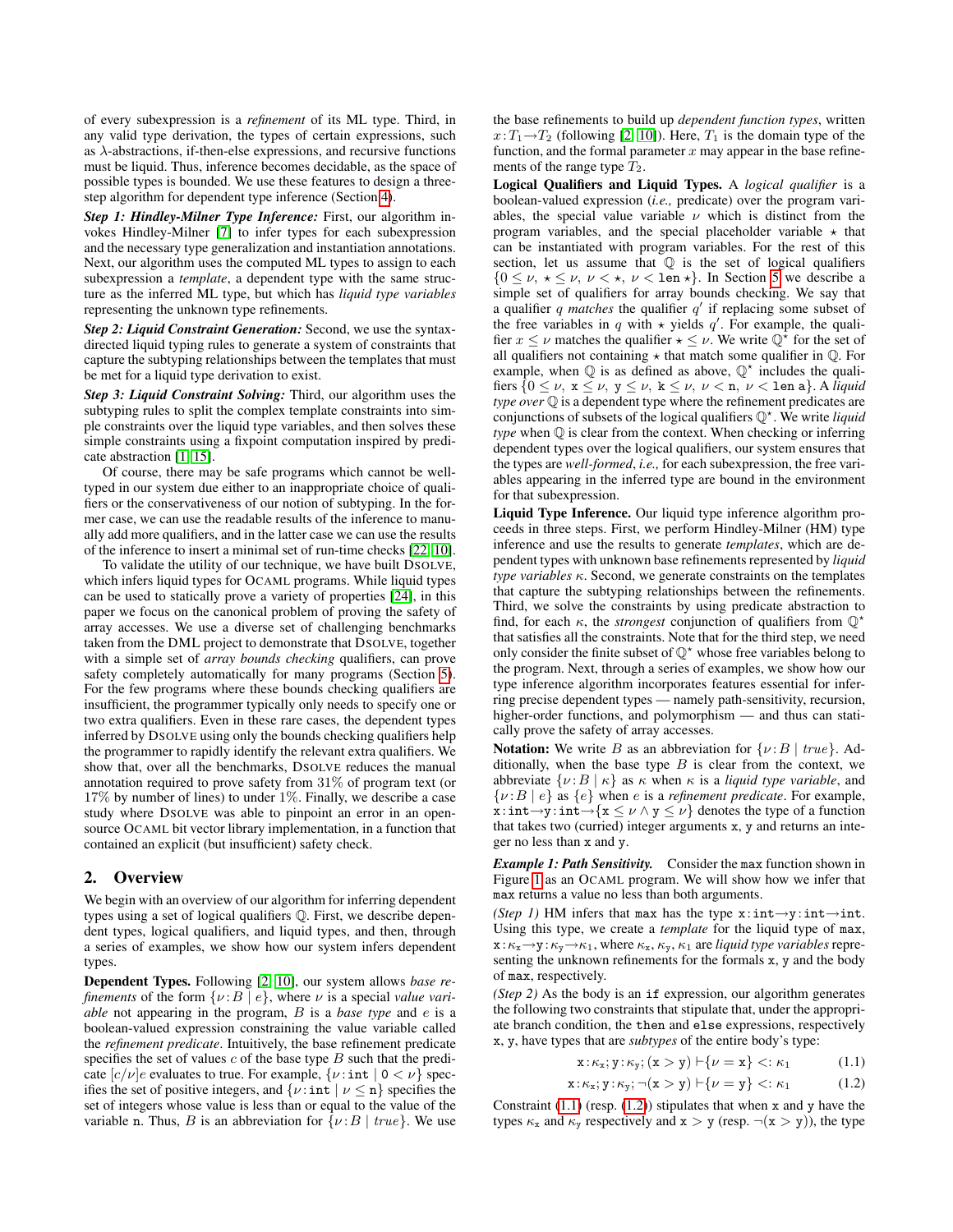of the expression x (resp. y), namely the set of all values equal to x (resp. y), must be a subtype of the body  $\kappa_1$ .

*(Step 3)* Since the program is "open", *i.e.,* there are no calls to max, we assign  $\kappa_{x}$ ,  $\kappa_{y}$  *true*, meaning that *any* integer arguments can be passed, and use a theorem prover to find the strongest conjunction of qualifiers in  $\mathbb{Q}^*$  that satisfies the subtyping constraints. The theorem prover deduces that when  $x > y$  (resp.  $\neg(x > y)$ ) if  $\nu = x$  (resp.  $\nu = y$ ) then  $x \le \nu$  and  $y \le \nu$ . Hence, our algorithm infers that  $x \le \nu \wedge y \le \nu$  is the strongest solution for  $\kappa_1$  that satisfies the two constraints. By substituting the solution for  $\kappa_1$  into the template for max, our algorithm infers

$$
\mathtt{max} :: \mathtt{x} : \mathtt{int} {\rightarrow} \mathtt{y} : \mathtt{int} {\rightarrow} \{\nu : \mathtt{int} \mid (\mathtt{x} \leq \nu) \wedge (\mathtt{y} \leq \nu)\}
$$

*Example 2: Recursion.* Next, we show how our algorithm infers that the recursive function sum from Figure [1](#page-2-0) always returns a nonnegative value greater than or equal to its argument k.

*(Step 1)* HM infers that sum has the type k:int→int. Using this type, we create a template for the liquid type of sum,  $k:\kappa_k\rightarrow \kappa_2$ , where  $\kappa_{\rm k}$  and  $\kappa_{\rm 2}$  represent the unknown refinements for the formal k and body, respectively. Due to the let rec, we use the created template as the type of sum when generating constraints for the body of sum.

*(Step 2)* Again, as the body is an if expression, we generate constraints that stipulate that under the appropriate branch conditions, the "then" and "else" expressions have subtypes of the body  $\kappa_2$ . For the "then" branch, we get a constraint:

$$
\texttt{sum}:\ldots;\mathbf{k}:\kappa_{\mathbf{k}};\mathbf{k}<0\vdash\{\nu=0\}\lt\ldots\lt\kappa_2\tag{2.1}
$$

The else branch is a let expression. First, considering the expression that is locally bound, we generate a constraint

$$
\texttt{sum}:\ldots;\mathbf{k}:\kappa_{\mathbf{k}};\neg(\mathbf{k}<0)\vdash\{\nu=\mathbf{k}-1\}\lt\colon\kappa_{\mathbf{k}}\tag{2.2}
$$

from the call to sum that forces the actual passed in at the callsite to be a subtype of the formal of sum. The locally bound variable s gets assigned the template corresponding to the output of the application,  $[k - 1/k] \kappa_2$ , *i.e.*, the output template of sum with the formal replaced with the actual argument, and we get the next constraint that ensures the "else" expression is a subtype of the body  $\kappa_2$ .

$$
\neg(\mathbf{k} < 0); \mathbf{s} : [\mathbf{k} - 1/\mathbf{k}] \kappa_2 \vdash \{\nu = \mathbf{s} + \mathbf{k}\} <: \kappa_2 \tag{2.3}
$$

*(Step 3)* Here, as sum is called, we try to find the strongest conjunction of qualifiers for  $\kappa_k$  and  $\kappa_2$  that satisfies the constraints. To satisfy [\(2.2\)](#page-2-1),  $\kappa_k$  can only be assigned *true* (the empty conjunction), as when  $\neg$ ( $k < 0$ ), the value of  $k - 1$  can be either negative, zero or positive. On the other hand,  $\kappa_2$  is assigned  $0 \leq \nu \wedge k \leq \nu$ , the strongest conjunction of qualifiers in  $\mathbb{Q}^*$  that satisfies [\(2.1\)](#page-2-2) and [\(2.3\)](#page-2-3). Constraint [\(2.1\)](#page-2-2) is trivially satisfied as the theorem prover deduces that when  $k < 0$ , if  $\nu = 0$  then  $0 \leq \nu$  and  $k \leq \nu$ . When  $\kappa_2$ is assigned the above conjunction, the binding for s in the environ-ment for constraint [\(2.3\)](#page-2-3) becomes  $s: \{0 \le \nu \land k - 1 \le \nu\}$ . Thus, constraint [\(2.3\)](#page-2-3) is satisfied as the theorem prover deduces that when  $\neg$ (k < 0) and  $[s/\nu](0 \leq \nu \wedge k - 1 \leq \nu)$ , if  $\nu = s + k$  then  $0 \leq \nu$ and  $k \leq \nu$ . The substitution simplifies to  $0 \leq s \wedge k - 1 \leq s$ , which effectively asserts to the solver the knowledge about the type of s, and crucially allows the solver to use the fact that s is nonnegative when determining the type of  $s + k$ , and hence, the output of sum. Thus, recursion enters the picture, as the solution for the output of the recursive call, which is bound to the type of s, is used in conjunction with the branch information to prove that the output expression is non-negative. Plugging the solutions for  $\kappa_k$  and  $\kappa_2$ into the template, our system infers

$$
\mathtt{sum} :: \mathtt{k} : \mathtt{int} \rightarrow \{\nu : \mathtt{int} \mid 0 \leq \nu \wedge \mathtt{k} \leq \nu\}
$$

let max x y = if x > y then x else y let rec sum k = if k < 0 then 0 else let s = sum (k-1) in s + k let foldn n b f = let rec loop i c = if i < n then loop (i+1) (f i c) else c in loop 0 b let arraymax a = let am l m = max (sub a l) m in foldn (len a) 0 am Figure 1. Example OCAML Program

<span id="page-2-0"></span>*Example 3: Higher-Order Functions.* Next, consider a program comprising only the higher-order accumulator foldn shown in Figure [1.](#page-2-0) We show how our algorithm infers that f is only called

with arguments between 0 and n.

<span id="page-2-2"></span>*(Step 1)* HM infers that foldn has the polymorphic type  $\forall \alpha \ldots$  int→b: $\alpha \rightarrow f$ : (int→ $\alpha \rightarrow \alpha$ )→ $\alpha$ . From this ML type, we create the new template  $\forall \alpha \cdot \mathbf{n} : \kappa_{\mathbf{n}} \to \mathbf{b} : \alpha \to \mathbf{f} : (\kappa_3 \to \alpha \to \alpha) \to \alpha$  for foldn, where  $\kappa_n$  and  $\kappa_3$  represent the unknown refinements for the formal n and the first parameter for the accumulation function f passed into foldn. This is a *polymorphic* template, as the occurrences of  $\alpha$  are preserved. This will allow us to *instantiate*  $\alpha$  with an appropriate dependent type at places where foldn is called. HM infers that the type of loop is i:int→c: $\alpha \rightarrow \alpha$ , from which we generate a template  $i:\kappa_i\to c:\alpha\to\alpha$  for loop, which we will use when analyzing the body of loop.

<span id="page-2-1"></span>*(Step 2)* First, we generate constraints inside the body of loop. As HM infers that the type of the body is  $\alpha$ , we omit the trivial subtyping constraints on the "then" and "else" expressions. Instead, the two interesting constraints are:

<span id="page-2-5"></span>
$$
\ldots; \mathbf{i} : \kappa_{\mathbf{i}}; \mathbf{i} < \mathbf{n} \vdash \{\nu = \mathbf{i} + \mathbf{1}\} <: \kappa_{\mathbf{i}} \tag{3.1}
$$

<span id="page-2-3"></span>which stipulates that the actual passed into the recursive call to loop is a subtype of the expected formal, and

$$
\ldots; \mathbf{i} : \kappa_{\mathbf{i}}; \mathbf{i} < \mathbf{n} \vdash \{\nu = \mathbf{i}\} <: \kappa_3 \tag{3.2}
$$

which forces the actual i to be a subtype of the first parameter of the higher-order function f, in the environment containing the critical branch condition. Finally, the application loop 0 yields

<span id="page-2-6"></span><span id="page-2-4"></span>
$$
\ldots \vdash \{\nu = 0\} < : \kappa_i \tag{3.3}
$$

forcing the actual 0 to be a subtype of the formal i.

*(Step 3)* Here, as foldn is not called, we assign  $\kappa_n$  true and try to find the strongest conjunction of qualifiers in  $\mathbb{Q}^*$  for  $\kappa_1$  and  $\kappa_3$ . We can assign to  $\kappa_i$  the predicate  $0 \leq \nu$ , which trivially satisfies [\(3.3\)](#page-2-4), and also satisfies [\(3.1\)](#page-2-5) as when  $\left[\frac{i}{\nu}\right](0 \le \nu)$ , if  $\nu = i + 1$ then  $0 \leq \nu$ . That is, the theorem prover can deduce that if i is non-negative, then so is  $i+1$ . To  $\kappa_3$  we can assign the conjunction  $0 \leq \nu \wedge \nu <$  n which satisfies [\(3.2\)](#page-2-6) as when  $[i/\nu](0 \leq \nu)$  and  $i < n$ , if  $\nu = i$  then  $0 \le \nu$  and  $\nu < n$ . By plugging the solutions for  $\kappa_3$ ,  $\kappa_n$  into the template our algorithm infers

$$
\mathtt{foldn}::\forall \alpha.\mathtt{n}: \mathtt{int} \mathord{\rightarrow} \mathtt{b}: \alpha \mathord{\rightarrow} \mathtt{f}: (\{ \mathtt{0} \leq \nu \wedge \nu < \mathtt{n} \} \mathord{\rightarrow} \alpha \mathord{\rightarrow} \alpha) \mathord{\rightarrow} \alpha
$$

*Example 4: Polymorphism and Array Bounds Checking.* Consider the function arraymax that calls foldn with a helper that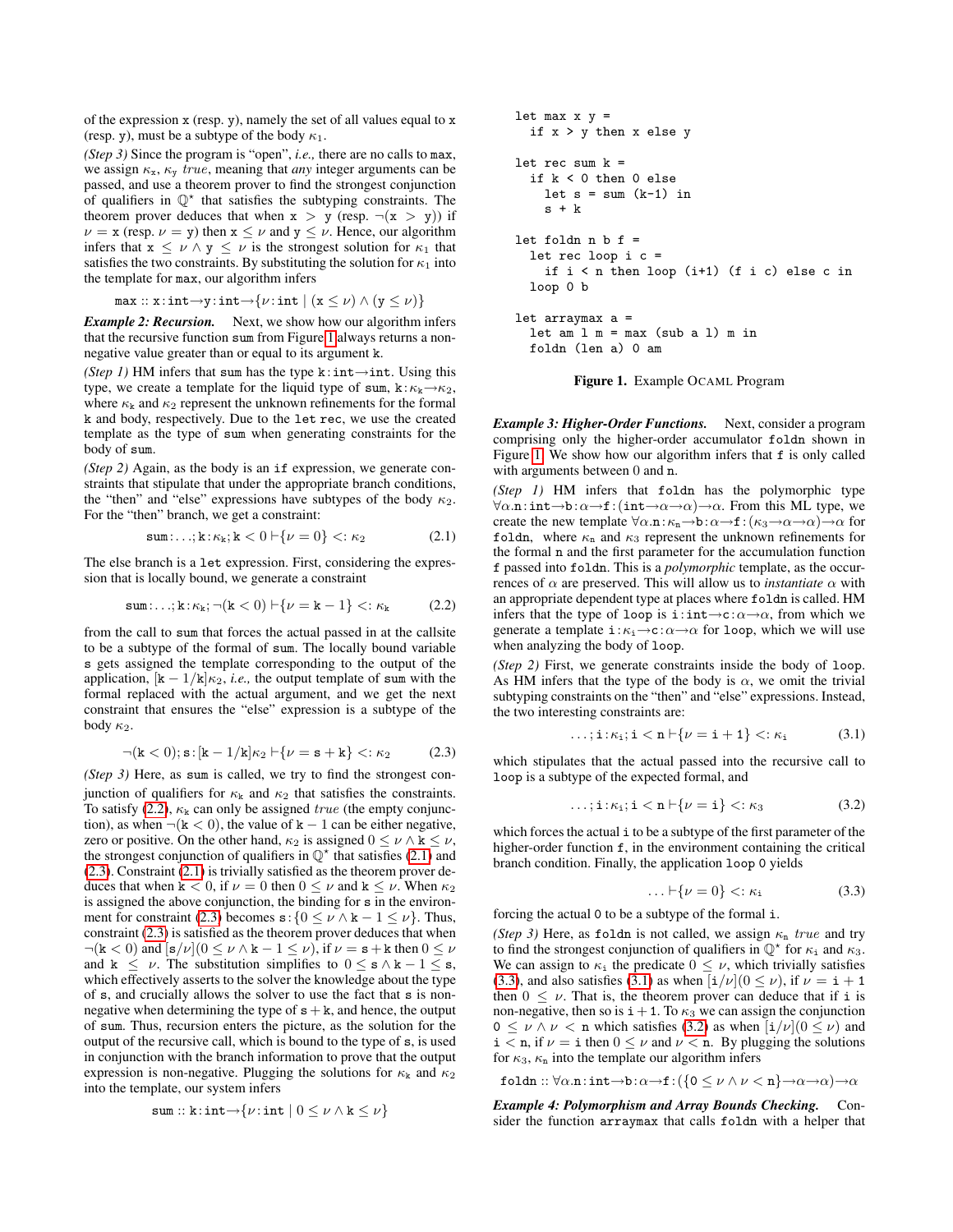calls max to compute the max of the elements of an array and 0. Suppose there is a base type intarray representing arrays of integers. Arrays are accessed via a primitive function

$$
\mathtt{sub::a:intarray} \negthinspace \rightarrow \negthinspace \mathtt{j} \colon \! \{ \nu \colon \mathtt{int} \mid 0 \leq \nu \wedge \nu < \mathtt{len} \ \mathtt{a} \} \negthinspace \rightarrow \negthinspace \mathtt{int}
$$

where the primitive function len returns the number of elements in the array. The sub function takes an array and an index that is between 0 and the number of elements, and returns the integer at that index in the array. We show how our algorithm combines predicate abstraction, function subtyping, and polymorphism to prove that (a) the array a is safely accessed at indices between 0 and len a, and (b) arraymax returns a non-negative integer.

*(Step 1)* HM infers that (1) arraymax has the type a:intarray→int, (2) am has the type l:int→m:int→int, and (3) foldn called in the body is a polymorphic instance where the type variable  $\alpha$  has been instantiated with int. Consequently, our algorithm creates the following templates: (1) a:intarray→ $\kappa_4$ for arraymax, where  $\kappa_4$  represents the unknown refinement for the output of arraymax, (2)  $1:\kappa_1\rightarrow m:\kappa_m\rightarrow\kappa_5$  for am, where  $\kappa_1$ ,  $\kappa_m$  and  $\kappa_5$  represent the unknown refinements for the parameters and output type of am respectively, and (3)  $\kappa_6$ for the type that  $\alpha$  is instantiated with, and so the template for the instance of foldn inside arraymax is the type computed in the previous example with  $\kappa_6$  substituted for  $\alpha$ , namely, n:int→b: $\kappa_6$ →f: ({0 ≤  $\nu \wedge \nu$  < n}→ $\kappa_6$ → $\kappa_6$ )→ $\kappa_6$ 

*(Step 2)* First, for the application sub a l, our algorithm generates

$$
1:\kappa_1;\mathfrak{m}:\kappa_\mathfrak{m}\vdash \{\nu=1\} <:\{0\leq \nu\wedge \nu<\text{len }a\}\qquad(4.1)
$$

which states that the argument passed into sub must be within the array bounds. For the application max  $(\text{sub a 1})$  m, using the type inferred for max in Example 1, we get

$$
1: \kappa_1; \mathbf{m}: \kappa_\mathbf{m} \vdash \{ \text{sub } \mathbf{a} \ 1 \leq \nu \land \mathbf{m} \leq \nu \} \mathrel{<:} \kappa_5 \tag{4.2}
$$

which constrains the output of max (with the actuals (sub  $a 1$ ) and m substituted for the parameters x and y respectively), to be a subtype of the output type  $\kappa_5$  of am. The call foldn (len a) 0 generates

<span id="page-3-1"></span>
$$
\ldots \vdash \{\nu = 0\} <: \kappa_6 \tag{4.3}
$$

which forces the actual passed in for b to be a subtype of  $\kappa_6$  the type of the formal b in this polymorphic instance. Similarly, the call foldn (len a) 0 am generates a constraint (4.4)

$$
\ldots \vdash 1{:}\kappa_1{\to} \mathtt{m}{:}\kappa_\mathtt{m}{\to}\kappa_5 <: \{\mathtt{0} \leq \nu \wedge \nu < \mathtt{len a}\} {\to}\kappa_6{\to}\kappa_6
$$

forcing the type of the actual am to be a subtype of the formal f inferred in Example 1, with the curried argument  $\text{len } a$  substituted for the formal n of foldn, and

$$
\ldots \vdash \kappa_6 <: \kappa_4 \tag{4.5}
$$

forcing the output of the foldn application to be a subtype of the body of arraymax. Upon simplification using the standard rule for subtyping function types, constraint (4.4) reduces to

$$
\ldots \vdash \{0 \leq \nu \wedge \nu < \texttt{len a}\} < \kappa_1 \tag{4.6}
$$

<span id="page-3-8"></span><span id="page-3-7"></span>
$$
\ldots \vdash \kappa_6 <: \kappa_{\mathtt{m}} \tag{4.7}
$$

$$
\ldots \vdash \kappa_5 <: \kappa_6 \tag{4.8}
$$

(Step 3) The strongest conjunction of qualifiers from  $\mathbb{Q}^*$  that we

can assign to:  $\kappa_m$ ,  $\kappa_4$ ,  $\kappa_5$  and  $\kappa_6$  is the predicate  $0 \leq \nu$ . In essence the solution infers that we can "instantiate" the type variable  $\alpha$  with the dependent type  $\{v : \text{int} \mid 0 \le v\}$ . This is sound because the base value 0 passed in is non-negative (constraint [\(4.3\)](#page-3-1) is satisfied), and the accumulation function passed in (am), is such that if its second argument (m of type  $\kappa$ <sub>m</sub>) is non-negative then the output (of

| $\epsilon$               | $::=$ |                                                                    | <i>Expressions:</i>                 |
|--------------------------|-------|--------------------------------------------------------------------|-------------------------------------|
|                          |       | $\boldsymbol{x}$                                                   | variable                            |
|                          |       | c                                                                  | constant                            |
|                          |       | $\lambda x.e$                                                      | abstraction                         |
|                          |       | e e                                                                | application                         |
|                          |       | if $e$ then $e$ else $e$                                           | if-then-else                        |
|                          |       | $\det x = e \text{ in } e$                                         | let-binding                         |
|                          |       | let rec $f = \lambda x.e$ in $e$                                   | letrec-binding                      |
|                          |       | $ \Lambda\alpha e$                                                 | type-abstraction                    |
|                          |       | $[\tau]e$                                                          | type-instantiation                  |
| Q                        | $::=$ |                                                                    | Liquid Refinements                  |
|                          |       | true                                                               | true                                |
|                          |       | q                                                                  | logical qualifier in $\mathbb{Q}^*$ |
|                          |       | $Q \wedge Q$                                                       | conjunction of qualifiers           |
| B                        | $::=$ |                                                                    | Base Types:                         |
|                          |       | int                                                                | base type of integers               |
|                          |       | bool                                                               | base type of booleans               |
| $\mathbb{T}(\mathbb{B})$ |       |                                                                    | Type Skeletons:                     |
|                          |       | $\{\nu\colon\! B\mid\mathbb{B}\}$                                  | base                                |
|                          |       | $x:\mathbb{T}(\mathbb{B})\rightarrow\mathbb{T}(\mathbb{B})$        | function                            |
|                          |       | $\alpha$                                                           | type variable                       |
| $\mathbb{S}(\mathbb{B})$ | $::=$ |                                                                    | Type Schema Skeletons:              |
|                          |       | $\mathbb{T}(\mathbb{B})$                                           | monotype                            |
|                          |       | $\forall \alpha. \mathbb{S}(\mathbb{B})$                           | polytype                            |
|                          |       | $\tau, \sigma \qquad ::= \quad \mathbb{T}(true), \mathbb{S}(true)$ | Types, Schemas                      |
|                          |       | $T, S$ ::= $\mathbb{T}(E), \mathbb{S}(E)$                          | Dep. Types, Schemas                 |
|                          |       | $\hat{T}, \hat{S}$ ::= $\mathbb{T}(Q), \mathbb{S}(Q)$              | Liquid Types, Schemas               |
|                          |       |                                                                    |                                     |

### <span id="page-3-6"></span>Figure 2. Syntax

<span id="page-3-4"></span><span id="page-3-2"></span>type  $\kappa_5$ ) is non-negative (constraint [\(4.2\)](#page-3-2) is satisfied). Plugging the solution into the template, our algorithm infers

$$
\texttt{array}::\texttt{intarray}{}\mathord{\rightarrow}\{\nu\!:\texttt{int}\mid 0\leq\nu\}
$$

The strongest conjunction over  $\mathbb{Q}^*$  we can assign to  $\kappa_1$  is  $0 \leq \nu \wedge \nu < 1$ en a, which trivially satisfies constraint [\(4.6\)](#page-3-3). Moreover, with this assignment, we have satisfied the "bounds check" constraint [\(4.1\)](#page-3-4), *i.e.,* we have inferred an assignment of dependent types to all the program expressions that proves that all array accesses occur within bounds.

### <span id="page-3-0"></span>3. Liquid Type Checking

We first present the syntax and static semantics of our core language  $\lambda_L$ , a variant of the  $\lambda$ -calculus with ML-style polymorphism extended with liquid types. We begin by describing the elements of  $\lambda_1$ , including expressions, types, and environments (Section [3.1\)](#page-3-5). Next, we present the type judgments and derivation rules and state a soundness theorem which relates the static type system with the operational semantics (Section [3.2\)](#page-4-0). We conclude this section by describing how the design of our type system enables automatic dependent type inference (Section [3.3\)](#page-4-1).

### <span id="page-3-5"></span>3.1 Elements of  $\lambda_L$

<span id="page-3-3"></span>The syntax of expressions and types for  $\lambda_L$  is summarized in Fig-ure [2.](#page-3-6)  $\lambda_L$  expressions include variables, special constants which include integers, arithmetic operators and other primitive operations described below, λ-abstractions, and function applications. In addition,  $\lambda_L$  includes as expressions the common constructs if-then-else and let, which the liquid type inference algorithm exploits to generate precise types, as well as let rec which is syntactic sugar for the standard fix operator.

**Types and Schemas.** We use  $B$  to denote base types such as bool or int.  $\lambda_L$  has a system of *refined* base types, *dependent* function types, and ML-style polymorphism via type variables that are uni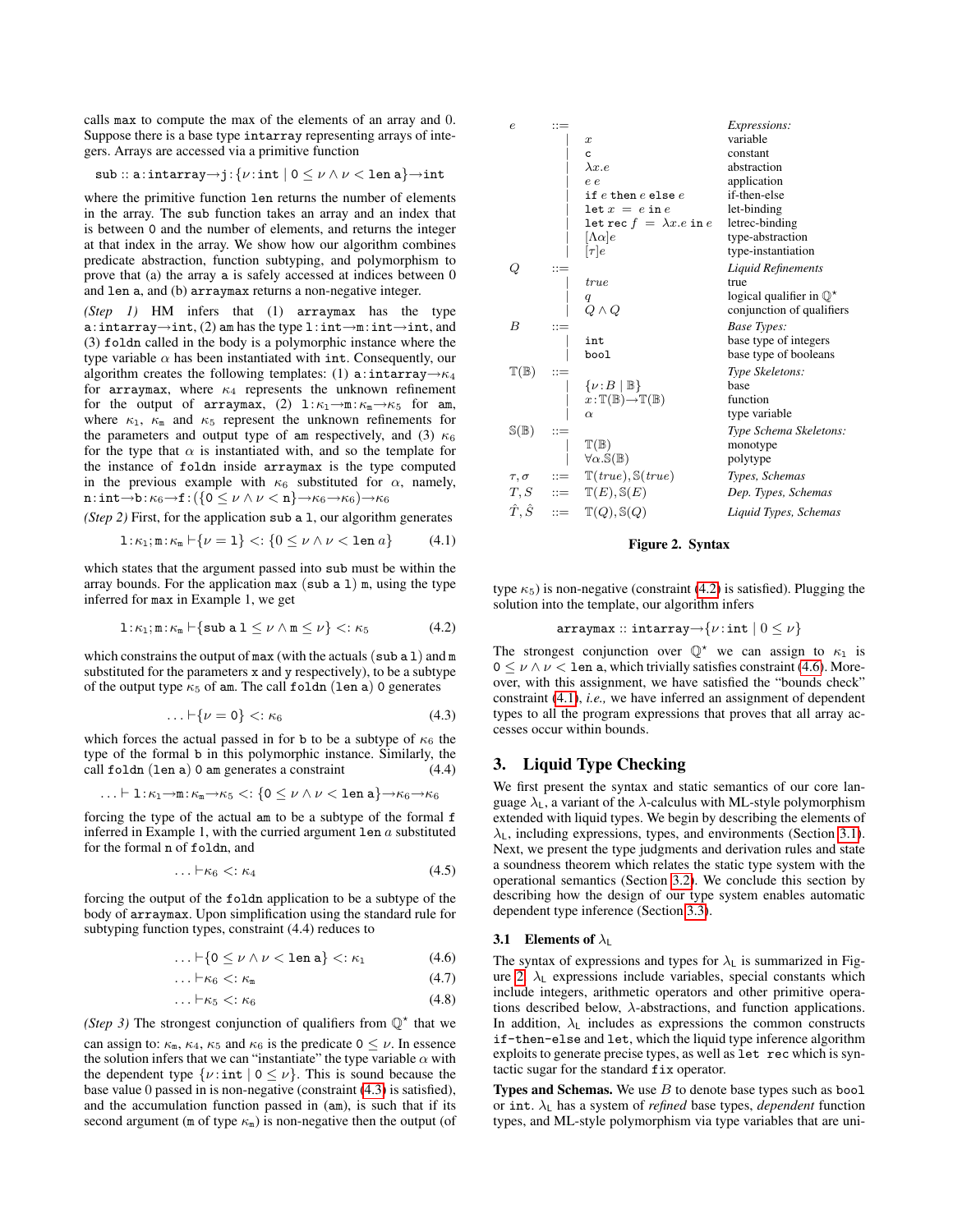versally quantified at the outermost level to yield polymorphic type schemas. We write  $\tau$  and  $\sigma$  for ML types and schemas, T and S for dependent types and schemas, and  $\hat{T}$  and  $\hat{S}$  for liquid types and schemas.

Environments and Well-formedness. A *type environment* Γ is a sequence of *type bindings* x:S and *guard predicates* e. The former are standard; the latter capture constraints about the if-thenelse branches under which an expression is evaluated, which is required to make the system "path-sensitive" (Section [3.3\)](#page-4-1). A type is considered *well-formed* with respect to an environment if all the free variables appearing in the refinement predicates of the type are bound in the environment. An environment is considered *wellformed* if, in each type binding, the dependent type is well-formed with respect to the preceding (prefix) environment.

Shapes. The *shape* of the dependent type (schema) S, denoted by  $\text{Shape}(S)$ , is the ML type (schema) obtained by replacing all refinement predicates with true. We lift the function Shape to type environments by applying it to each type binding and eliminating the guard predicates.

Constants. As in [\[22,](#page-10-4) [10\]](#page-10-5), the basic units of computation are the constants c built into  $\lambda_L$ , each of which has a dependent type  $ty(c)$  that precisely captures the semantics of the constants. These include *basic constants*, corresponding to integers and boolean values, and *primitive functions*, which encode various operations. The set of constants of  $\lambda_L$  includes:

true :: {ν :bool | ν} false :: {ν :bool | not ν} ⇔ :: x:bool→y :bool→{ν :bool | ν ⇔ (x ⇔ y)} 3 :: {ν :int | ν = 3} = :: x:int→y :int→{ν :bool | ν ⇔ (x = y)} + :: x:int→y :int→{ν :int | ν = x + y} fix :: ∀α.(α→α)→α len :: intarray→{ν :int | 0 ≤ ν} sub :: a:intarray→i:{ν :int | 0 ≤ ν ∧ ν < len a}→int

The types of some constants are defined in terms of themselves (*e.g.,* +). This does not cause problems, as the dynamic semantics of refinement predicates is defined in terms of the operational semantics (as in [\[10\]](#page-10-5)), and the static semantics is defined via a sound overapproximation of the dynamic semantics [\[24\]](#page-10-14). For clarity, we will use infix notation for constants like  $+$ . To simplify the exposition, we assume there is a special base type that encodes integer arrays in  $\lambda_L$ . The length of an array value is obtained using len. To access the elements of the array, we use sub, which takes as input an array a and an index i that must be within the bounds of a, *i.e.,* non-negative, and less than the length of the array.

### <span id="page-4-0"></span>3.2 Liquid Type Checking Rules

We now describe the key ingredients of the type system: the typing judgments and derivation rules summarized in Figure [3.](#page-5-0) Our system has three kinds of judgments relating environments, expressions, and types.

- Well-formedness Judgment  $\Gamma \vdash S$ : states that the dependent type schema S is *well-formed* under the type environment Γ. Intuitively, a type is well-formed if its base refinements are boolean expressions which refer only to variables in the scope of the corresponding expression.
- Subtype Judgment  $\Gamma \vdash S_1 \langle S_2 : S_2 : S_3 \rangle$  that dependent type schema  $S_1$  *is a subtype of* schema  $S_2$  in environment  $\Gamma$ .
- **Liquid Type Judgment**  $\Gamma \vdash_{\mathbb{Q}} e : S$ : states that, using the logical qualifiers  $\mathbb{Q}$ , the expression e has the type schema S under the type environment Γ.

Soundness of Liquid Type Checking. Assume that variables are bound at most once in any type environment; in other words,

assume that variables are  $\alpha$ -renamed to ensure that substitutions (such as in [LT-APP]) avoid capture. Let  $\hookrightarrow$  describe the single evaluation step relation for  $\lambda_L$  expressions and  $\stackrel{\sim}{\rightarrow}$  describe the reflexive, transitive closure of  $\hookrightarrow$ .

As the conservative subtyping rule makes it hard to prove a substitution lemma, we prove soundness via two steps. First, we define an "exact" version of the type system, with a judgment  $\Gamma \vdash e : S$ , whose rules use an undecidable subtyping relation. We show the standard weakening, narrowing, and substitution lemmas for this system, and thereby obtain preservation and progress theorems. Second, we show that our decidable system is conservative: *i.e.,* if  $\Gamma \vdash_{\mathbb{Q}} e : S$  then  $\Gamma \vdash e : S$ . Combining the results, we conclude that if an expression is well-typed in our decidable system then we are guaranteed that evaluation does not get "stuck", *i.e.,* at run-time, every primitive operation receives valid inputs.

## <span id="page-4-2"></span>THEOREM 1. [Liquid Type Safety]

- *1. (Overapproximation) If*  $\Gamma \vdash_{\mathbb{Q}} e : S$  *then*  $\Gamma \vdash e : S$ *.*
- *2. (Preservation) If*  $\Gamma \vdash e : S$  *and*  $e \hookrightarrow e'$  *then*  $\Gamma \vdash e' : S$ *.*
- *3. (Progress)* If  $\emptyset \vdash e : S$  *and e is not a value then there exists an*  $e', e \hookrightarrow e'.$

We omit the details due to lack of space — the formalization and proofs can be found in [\[24\]](#page-10-14). Thus, if a program typechecks we are guaranteed that every call to sub gets an index that is within the array's bounds. Arbitrary safety properties (*e.g.,* divide-by-zero errors) can be expressed by using suitable types for the appropriate primitive constant (*e.g.*, requiring the second argument of  $\binom{7}{1}$  to be non-zero).

### <span id="page-4-1"></span>3.3 Features of the Liquid Type System

Next, we describe some of the features unique to the design of the Liquid type system and how they contribute to automatic type inference and verification.

1. Path Sensitivity. Any analysis that aims to prove properties like the safety of array accesses needs to be sensitive to branch information; it must infer properties which hold for the entire if expression as well as for the individual then and else expressions. For example, without the branch information in the sum example from Section [2,](#page-1-2) the system would not be able to infer that the occurrence of k inside the else expression is non-negative, and hence that sum returned a non-negative value. For array bounds checking, programmers often compare the index to some other expression — either the array length, or some other variable that is known to be smaller than the array length (*e.g.,* in arraymax from Section [2\)](#page-1-2), and only perform the array access under the appropriate guard. To capture this kind of information, the environment  $\Gamma$  also includes branch information, shown in rule [LT-IF] in Figure [3.](#page-5-0)

2. Decidable, Conservative Subtyping. As shown in Figure [3,](#page-5-0) checking that one type is a subtype of another reduces to a set of subtype checks on base refinement predicates, which further reduces to checking if the refinement predicate for the subtype *implies* the predicate for the supertype. As the refinement predicates contain arbitrary terms, exact implication checking is undecidable. To get around this problem, our system uses a conservative but decidable implication check, shown in rule [DEC-<:-BASE] of Figure [3.](#page-5-0) Let EUFA be the decidable logic of *equality*, *uninterpreted functions* and *linear arithmetic* [\[21\]](#page-10-15). We write  $\llbracket e \rrbracket$  for the *embedding* of the expression *e* into terms of the logic EUFA by encoding expressions corresponding to integers, addition, multiplication and division by constant integers, equality, inequality, and disequality with corresponding terms in the EUFA logic, and encoding all other constructs, including  $\lambda$ -abstractions and applications, with uninter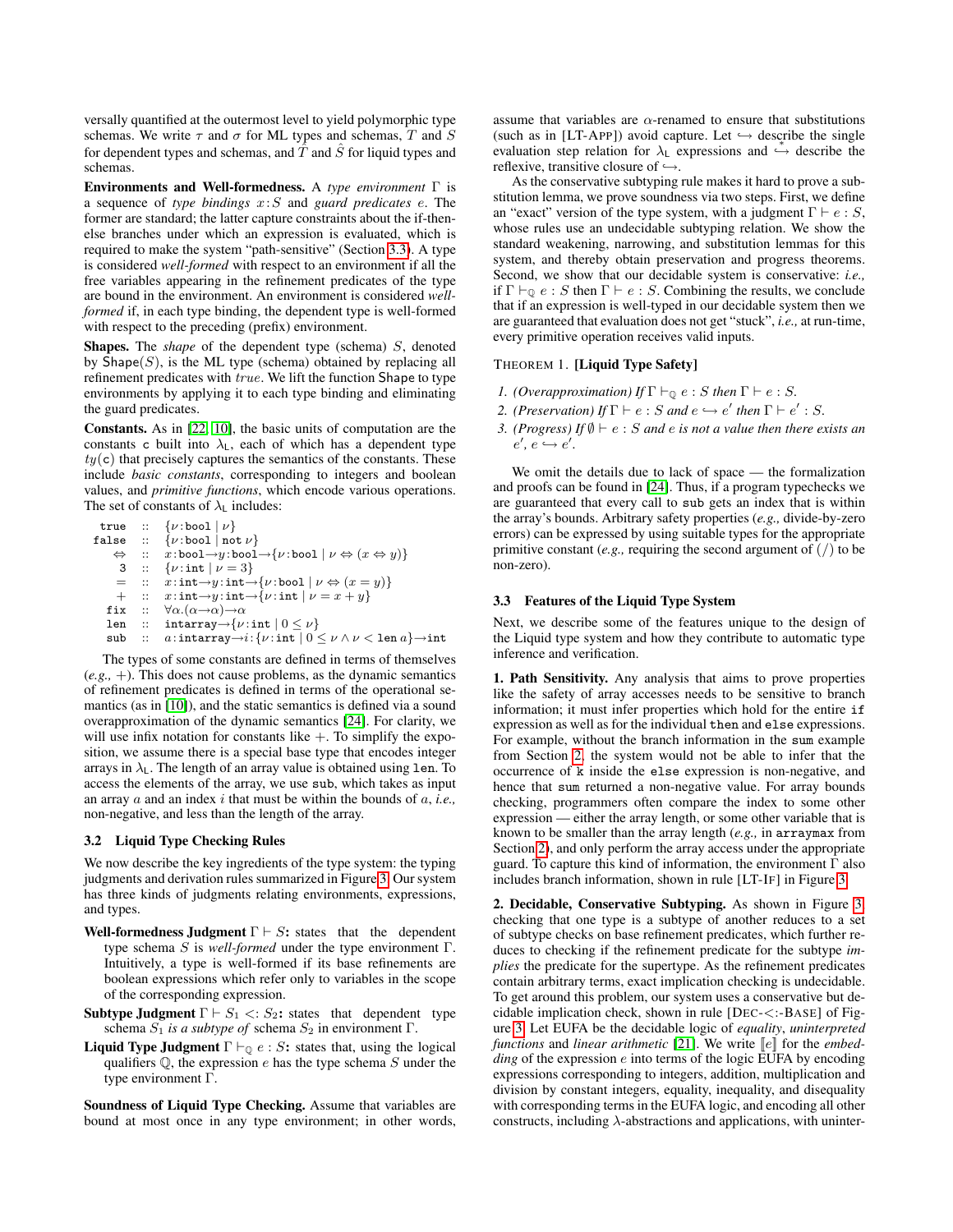preted function terms. We write:

$$
\llbracket \Gamma \rrbracket \equiv \bigwedge \{e \mid e \in \Gamma\} \land \bigwedge \, \{ \llbracket [x/\nu]e \rrbracket \mid x \colon \{ \nu \colon\! B \mid e \} \in \Gamma \}
$$

as the embedding for the environment. Notice that we use the guard predicates and *base type* bindings in the environment to *strengthen* the antecedent of the implication. However, we *substitute all occurrences of the value variable* ν in the refinements from Γ with the actual variable being refined, thereby asserting in the antecedent that the program variable satisfies the base refinement predicate. Thus, in the embedded formula, all occurrences of  $\nu$  refer to the two types that are being checked for subtyping. The embedding is conservative, *i.e.,* the validity of the embedded implication implies the the standard, weaker, exact requirement for subtyping of refined types [\[10,](#page-10-5) [22\]](#page-10-4). For example, for the then expression in max from Section [2,](#page-1-2) the subtyping relation:  $x: \text{int}; y: \text{int}; x > y \vdash \{v = x\} \leq x \leq v \wedge y \leq v\}$ holds as the following implication is valid in EUFA:  $((true \land true \land x > y) \land (\nu = x)) \Rightarrow (x \leq \nu \land y \leq \nu)$ 

3. Recursion via Polymorphism. To handle polymorphism, our type system incorporates type generalization and instantiation annotations, which are over ML type variables  $\alpha$  and monomorphic ML types  $\tau$ , respectively, and thus can be reconstructed via a standard type inference algorithm. The rule [LT-INST] allows a type schema to be instantiated with an arbitrary liquid type T of the same shape as  $\tau$ , the monomorphic ML type used for instantiation. We use polymorphism to encode recursion via the polymorphic type given to fix. That is, let rec bindings are syntactic sugar: let rec  $f = e$  in  $e'$  is internally converted to let  $f = fix$  (fun  $f \rightarrow e$ ) in  $e'$ . The expression typechecks if there is an appropriate liquid type that can be instantiated for the  $\alpha$  in the polymorphic type of fix; this liquid type corresponds to the type of the recursive function f.

4. The Liquid Type Restriction. The most critical difference between the rules for liquid type checking and other dependent systems is that our rules stipulate that certain kinds of expressions have liquid types. In essence, these expressions are the key points where appropriate dependent types must be inferred. By forcing the types to be liquid, we bound the space of possible solutions, thus making inference efficiently decidable.

[LT-INST] For polymorphic instantiation, also the mechanism for handling recursion, the liquid type restriction enables efficient inference by making the set of candidate dependent types finite.

[LT-FUN] For  $\lambda$ -abstractions, we impose the restriction that the input and output be liquid to ensure the types remain small, thereby making algorithmic checking and inference efficient. This is analogous to procedure "summarization" for first-order programs.

[LT-IF] For conditional expressions we impose the liquid restriction and implicitly force the then and else expressions to be subtypes of a fresh liquid type, instead of an explicit "join" operator as in dataflow analysis. We do so as the expression may have a function type and with a join operator, input type contravariance would introduce disjunctions into the dependent type which would have unpleasant algorithmic consequences.

[LT-LET] For let-in expressions we impose the liquid restriction as a means of *eliminating* the locally bound variable from the dependent type of the whole expression (as the local variable goes out of scope). The antecedent  $\Gamma \vdash \hat{T}$  requires that the liquid type be well-formed in the outer environment, which, together with the condition, enforced via alpha renaming, that each variable is bound only once in the environment, is essential for ensuring the soundness of our system [\[24\]](#page-10-14). The alternative of existentially quantifying the local variable [\[18\]](#page-10-16) makes algorithmic checking hard.

#### Liquid Type Checking  $\Gamma \vdash_{\mathbb{Q}} e : S$

$$
\frac{\Gamma \vdash_{\mathbb{Q}} e : S_1 \qquad \Gamma \vdash S_1 \lt; : S_2 \qquad \Gamma \vdash S_2}{\Gamma \vdash_{\mathbb{Q}} e : S_2} \quad \text{[LT-SUB]}
$$

$$
\Gamma(x) = \{ \nu : B \mid e \}
$$
\n[LT-VAR] 
$$
\frac{\Gamma(x) \text{ not a base type}}{\Gamma \vdash_{\mathbb{Q}} x : \{ \nu : B \mid \nu = x \}}
$$
 [LT-VAR] 
$$
\frac{\Gamma(x) \text{ not a base type}}{\Gamma \vdash_{\mathbb{Q}} x : \Gamma(x)}
$$
 [LT-VAR] 
$$
\frac{\Gamma; x : \hat{T}_x \vdash_{\mathbb{Q}} e : \hat{T} \qquad \Gamma \vdash x : \hat{T}_x \rightarrow \hat{T}}{\Gamma \vdash_{\mathbb{Q}} \lambda x \cdot e : (x : \hat{T}_x \rightarrow \hat{T})}
$$
 [LT-FUN] 
$$
\frac{\Gamma \vdash_{\mathbb{Q}} e_1 : (x : T_x \rightarrow T) \qquad \Gamma \vdash_{\mathbb{Q}} e_2 : T_x}{\Gamma \vdash_{\mathbb{Q}} e_1 e_2 : [e_2/x]T}
$$
 [LT-APP] 
$$
\frac{\Gamma \vdash_{\mathbb{Q}} e_1 : \text{bool} \quad \Gamma; e_1 \vdash_{\mathbb{Q}} e_2 : \hat{T} \qquad \Gamma; \neg e_1 \vdash_{\mathbb{Q}} e_3 : \hat{T} \qquad \Gamma \vdash \hat{T}}{\Gamma \vdash_{\mathbb{Q}} \text{ if } e_1 \text{ then } e_2 \text{ else } e_3 : \hat{T}}
$$
 [LT-IF] 
$$
\frac{\Gamma \vdash_{\mathbb{Q}} e_1 : S_1 \qquad \Gamma; x : S_1 \vdash_{\mathbb{Q}} e_2 : \hat{T} \qquad \Gamma \vdash \hat{T}}{\Gamma \vdash_{\mathbb{Q}} \text{ let } x = e_1 \text{ in } e_2 : \hat{T}} \qquad [\text{LT-LET}]
$$
\n[LT-GET] 
$$
\frac{\Gamma \vdash_{\mathbb{Q}} e : S \qquad \text{and free in } \Gamma}{\Gamma \vdash_{\mathbb{Q}} [\Lambda \alpha] e : \forall \alpha. S} \qquad [\text{LT-GEN}]
$$

$$
\frac{\Gamma \vdash_{\mathbb{Q}} e : \forall \alpha . S \qquad \Gamma \vdash \hat{T} \qquad \mathsf{Shape}(\hat{T}) = \tau}{\Gamma \vdash_{\mathbb{Q}} [\tau] e : [\hat{T}/\alpha] S} \qquad [\text{LT-Insr}]
$$

**Decidable Subtyping**  $\Gamma \vdash S_1 \lt: S_2$ 

$$
\frac{\mathsf{Valid}([\![\Gamma]\!] \wedge [\![e_1]\!] \Rightarrow [\![e_2]\!])}{\Gamma \vdash \{\nu : B \mid e_1\} <: \{\nu : B \mid e_2\}} \text{ [DEC-<:-BASE]}\\
$$
\n
$$
\frac{\Gamma \vdash T'_x <: T_x \qquad \Gamma ; x : T'_x \vdash T <: T' \qquad \qquad [\text{DEC-<:-FUN}]}{\Gamma \vdash x : T_x \rightarrow T <: x : T'_x \rightarrow T'} \text{ [DEC-<:-FUN]}\\
$$
\n
$$
\frac{\Gamma \vdash S_1 <: S_2}{\Gamma \vdash \forall \alpha . S_1 <: \forall \alpha . S_2} \text{ [<:-POLY]}
$$

Well-Formed Types  $|\Gamma \vdash S$ 

$$
\frac{\Gamma; \nu: B \vdash e : \text{bool}}{\Gamma \vdash \{\nu: B \mid e\}} \quad [\text{WT-Base}] \qquad \frac{\Gamma \vdash \alpha \quad [\text{WT-VAR}]}{\Gamma \vdash \alpha} \quad \frac{\Gamma \vdash \alpha}{\Gamma \vdash x : T_x \vdash T} \quad [\text{WT-FUN}] \qquad \frac{\Gamma \vdash S}{\Gamma \vdash \forall \alpha. S} \quad [\text{WT-POLY}]
$$

<span id="page-5-0"></span>Figure 3. Rules for Liquid Type Checking

5. Placeholder Variables and  $\alpha$ -Renaming. We use the placeholder variables  $\star$  instead of "hard-coded" program variables to make our type system robust to  $\alpha$ -renaming. If  $\mathbb Q$  is  $\{x < \nu\}$ , then  $\emptyset \vdash_{\mathbb{Q}} (\lambda x.x + 1) : x : \text{int} \rightarrow \{x < \nu\}$  is a valid judgment, but  $\emptyset \vdash_{\mathbb{Q}} (\lambda y \cdot y + 1) : y \cdot \text{int} \rightarrow \{y < \nu\}$  is not, as  $y < \nu$  is not in  $\mathbb{Q}^*$ . If instead  $\mathbb Q$  is  $\{\star < \nu\}$ , then  $\mathbb Q^*$  includes  $\{x < \nu, y < \nu\}$  and so both of the above are valid judgments. In general, our type system is robust to renaming in the following sense: if  $\Gamma \vdash_{\mathbb{Q}} e_1 : S_1$  and  $e_1$ is  $\alpha$ -equivalent to  $e_2$  and the free variables of  $\mathbb Q$  are bound<sup>[1](#page-5-1)</sup> in  $\Gamma$ , then for some  $S_2$  that is  $\alpha$ -equivalent to  $S_1$ , we have  $\Gamma \vdash_{\mathbb{Q}} e_2 : S_2$ .

<span id="page-5-1"></span><sup>1</sup> Recall that variables are bound at most once in any environment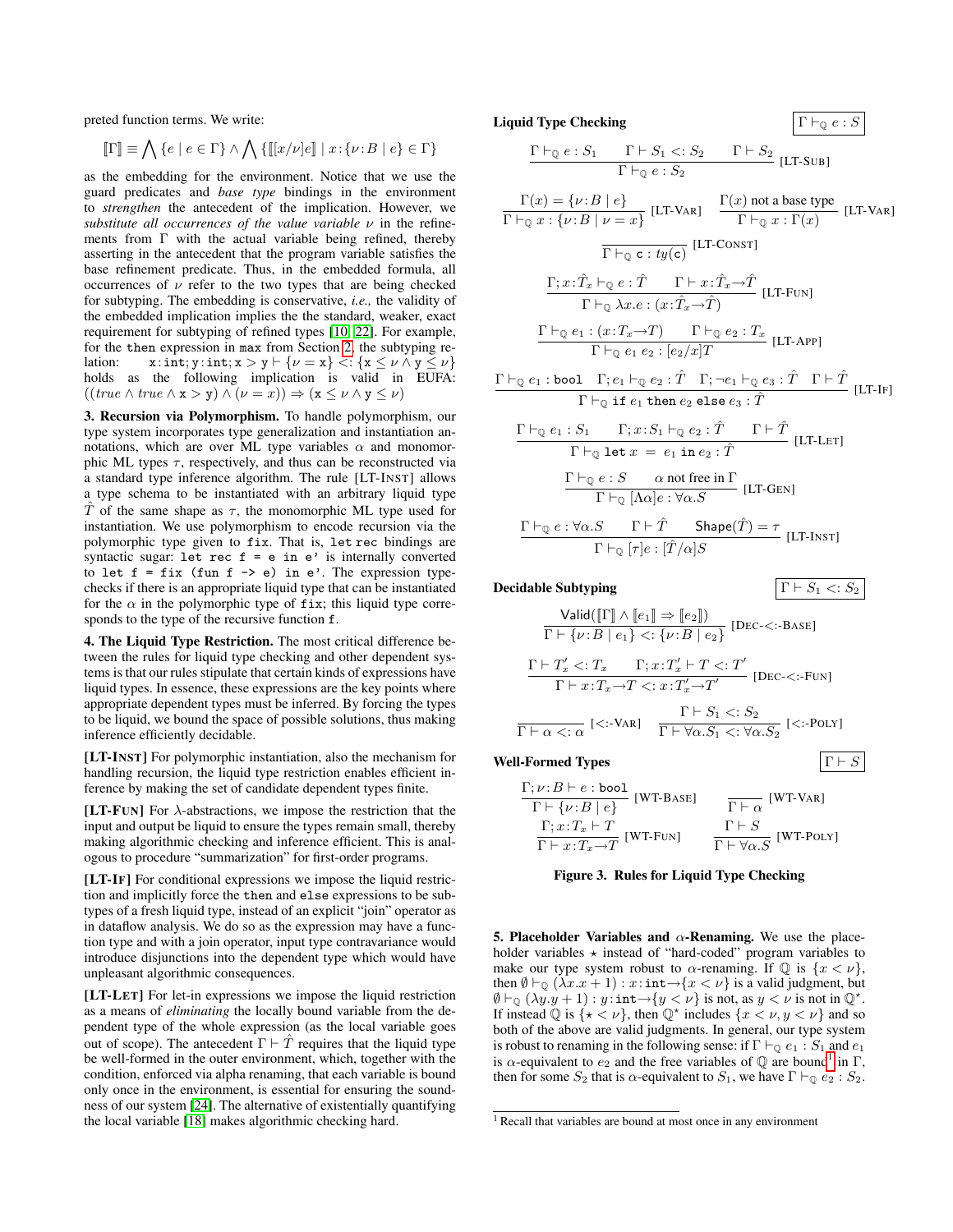# <span id="page-6-0"></span>4. Liquid Type Inference

We now turn to the heart of our system: the algorithm Infer (shown in Figure [4\)](#page-8-1) that takes as input a type environment  $\Gamma$ , an expression e, and a finite set of logical qualifiers Q and determines whether  $e$  is well-typed over  $Q$ , *i.e.*, whether there exists some  $S$  such that  $\Gamma \vdash_{\mathbb{Q}} e : S$ . Our algorithm proceeds in three steps. First, we observe that the dependent type for any expression must be a refinement of its ML type, and so we invoke Hindley-Milner (HM) to infer the types of subexpressions, and use the ML types to generate *templates* representing the unknown dependent types for the subexpressions (Section [4.1\)](#page-6-1). Second, we use the syntax-directed liquid typing rules from Figure [3](#page-5-0) to build a system of constraints that capture the subtyping relationships between the templates that must hold for a liquid type derivation to exist (Section [4.2\)](#page-6-2). Third, we use  $\mathbb Q$  to solve the constraints using a technique inspired by predicate abstraction (Section [4.3\)](#page-7-0).

## <span id="page-6-1"></span>4.1 ML Types and Templates

Our type inference algorithm is based on the observation that the liquid type derivations are refinements of the ML type derivations, and hence the dependent types for all subexpressions are *refinements* of their ML types.

ML Type Inference Oracle. Let HM be an ML type inference oracle, which takes an ML type environment  $\Gamma$  and an expression e and returns the ML type (schema)  $\sigma$  if and only if, using the classical ML type derivation rules [\[7\]](#page-10-11), there exists a derivation  $\Gamma \vdash e : \sigma$ . The liquid type derivation rules are refinements of the ML type derivation rules. That is, if  $\Gamma \vdash_{\Omega} e : S$ then  $HM(Shape(\Gamma), e) = Shape(S)$ . Moreover, we assume that the ML type derivation oracle has "inserted" suitable type generalization ( $[\Lambda \alpha]e$ ) and instantiation ( $[\tau]e$ ) annotations. Thus, the problem of dependent type inference reduces to inferring appropriate refinements of the ML types.

Templates. Let K be a set of *liquid type variables* used to represent unknown type refinement predicates. A *template* F is a dependent type schema described via the grammar shown below, where some of the refinement predicates are replaced with liquid type variables with *pending substitutions*. A *template environment* is a map Γ from variables to templates.

| $\theta$ | $ ::= \epsilon   [e/x]; \theta$                   | (Pending Substitutions) |
|----------|---------------------------------------------------|-------------------------|
| F        | $ ::= \mathbb{S}(E \cup \theta \cdot \mathbb{K})$ | (Templates)             |

Variables with Pending Substitutions. A *sequence of pending substitutions*  $\theta$  is defined using the grammar above. To understand the need for  $\theta$ , consider rule [LT-APP] from Figure [3](#page-5-0) which specifies that the dependent type of a function application is obtained by *substituting* all occurrences of the formal argument  $x$  in the output type of  $e_1$  with the actual expression  $e_2$  passed in at the application. When generating the constraints, the output type of  $e_1$  is unknown and is represented by a template containing liquid type variables. Suppose that the type of  $e_1$  is  $x: B \rightarrow \{v: B \mid \kappa\}$ , where  $\kappa$  is a liquid type variable. In this case, we will assign the application  $e_1 e_2$ the type  $\{\nu : B \mid [e_2/x] \cdot \kappa\}$ , where  $[e_2/x] \cdot \kappa$  is a variable with a *pending* substitution [\[18\]](#page-10-16). Note that substitution can be "pushed inside" type constructors, *e.g.*,  $\theta \cdot (\{\kappa_1\} \rightarrow \{\kappa_2\})$  is the same as  $\{\theta \cdot \kappa_1\} \rightarrow \{\theta \cdot \kappa_2\}$  and so it suffices to apply the pending substitutions only to the root of the template.

### <span id="page-6-2"></span>4.2 Constraint Generation

We now describe how our algorithm generates constraints over templates by traversing the expression in the syntax-directed manner of a type checker, generating fresh templates for unknown types, constraints that capture the relationships between the types of various subexpressions, and well-formedness requirements. The generated constraints are such that they have a solution if and only if the expression has a valid liquid type derivation. Our inference algorithm uses two kinds of constraints over templates. Well-formedness constraints of the form  $\Gamma \vdash F$ , where  $\Gamma$  is template environment, and  $F$  is a template, ensure that the types inferred for each subexpression are over program variables that are in scope at that subexpression. Subtyping constraints of the form  $\Gamma \vdash F_1 \prec F_2$  where Γ is a template environment and  $F_1$  and  $F_2$  are two templates of the same shape, ensure that the types inferred for each subexpression can be combined using appropriate subsumption relationships to yield a valid type derivation.

Our constraint generation algorithm, Cons, shown in Figure [4,](#page-8-1) takes as input a template environment  $\Gamma$  and an expression  $e$  that we wish to infer the type of and returns as output a pair of a type template  $F$ , which corresponds to the unknown type of  $e$ , and a set of constraints C. Intuitively, Cons mirrors the type derivation rules and generates constraints  $C$  which capture exactly the relationships that must hold between the templates of the subexpressions in order for  $e$  to have a valid type derivation over  $\mathbb Q$ . To understand how Cons works, notice that the expressions of  $\lambda_L$  can be split into two classes: those whose types are constructable from the environment and the types of subexpressions, and those whose types are not.

1. Expressions with Constructable Types. The first class of expressions are variables, constants, function applications and polymorphic generalizations, whose types can be immediately constructed from the types of subexpressions or the environment. For such expressions, Cons recursively computes templates and constraints for the subexpressions and appropriately combines them to form the template and constraints for the expression.

As an example, consider Cons( $\Gamma$ ,  $e_1$   $e_2$ ). First, Cons is called to obtain the templates and constraints for the subexpressions  $e_1$  and  $e_2$ . If a valid ML type derivation exists, then  $e_1$  must be a function type with some formal  $x$ . The returned template is the result of pushing the pending substitution of x with the actual argument  $e_2$ into the "leaves" of the template corresponding to the return type of  $e_1$ . The returned constraints are the union of the constraints for the subexpressions and a subtyping constraint ensuring that the type of the argument  $e_2$  is a subtype of the input type of  $e_1$ .

2. Expressions with Liquid Types. The second class are expressions whose types cannot be derived as above, as the subsumption rule is required to perform some kind of "over-approximation" of their concrete semantics. These include  $\lambda$ -abstractions, if-then-else expressions, let-bindings, and polymorphic instantiations (which includes recursive functions). We use two observations to infer the types of these expressions. First, the shape of the dependent type is the same as the ML type of the expression. Second, from the *liquid type restriction*, we know that the refinement predicates for these expressions are conjunctions of logical qualifiers from  $\mathbb{Q}^*$  (cf. rules [LT-LET], [LT-FUN], [LT-IF], [LT-INST] of Figure [3\)](#page-5-0). Thus, to infer the types of these expressions, we invoke HM to determine the ML type of the expression and then use Fresh to generate a template with the same shape as the ML type but with fresh liquid type variables representing the unknown refinements.

As an example, consider  $Cons(\Gamma, \text{if } e_1 \text{ then } e_2 \text{ else } e_3).$ First, a fresh template is generated using the ML type of the expression. Next, Cons recursively generates templates and constraints for the then and else subexpressions. Note that for the then (resp. else) subexpression, the environment is extended with  $e_1$  (resp.  $\neg e_1$ ) as in the type derivation rule ([LT-IF] from Figure [3\)](#page-5-0). The fresh template is returned as the template for the whole expression. The constraints returned are the union of those for the subexpressions, a well-formedness constraint for the whole expression's template, and subtyping constraints forcing the templates for the then and else subexpressions to be subtypes of the whole expression's template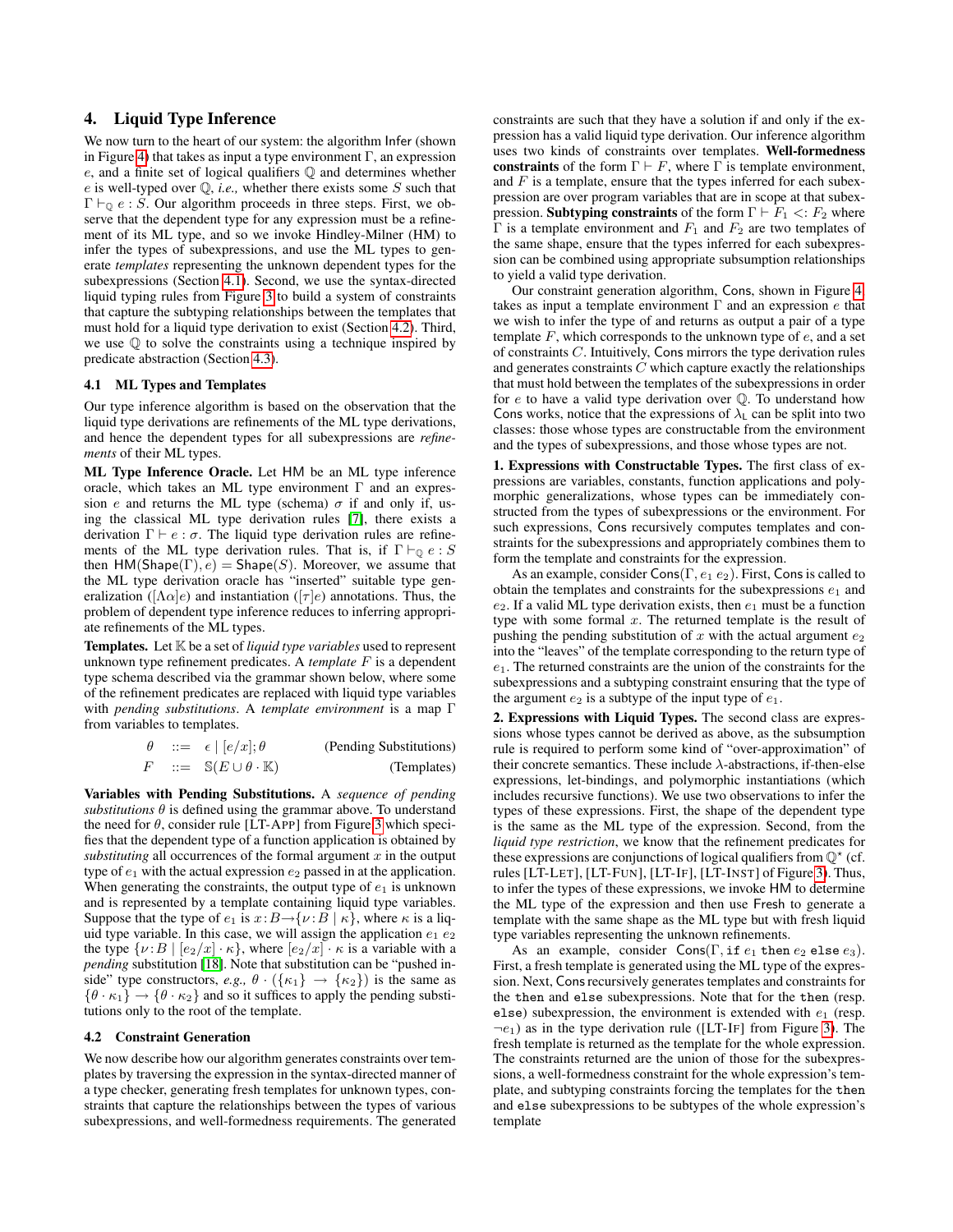*Example: Constraints.* The well-formedness constraint  $\emptyset \vdash x: \kappa_x \rightarrow y: \kappa_y \rightarrow \kappa_1$  is generated for the fresh template for max (from Figure [1\)](#page-2-0). The constraint ensures that the inferred type for max only contains program variables that are in scope at the point where max is bound. The if expression that is the body of max is an expression with liquid type. For this expression, a fresh template  $\kappa_{1}$  is generated, and the subtyping constraints:

$$
x: \kappa_x; y: \kappa_y; (x > y) \vdash \{\nu = x\} <: \kappa_{1'}
$$
\n
$$
x: \kappa_x; y: \kappa_y; \neg(x > y) \vdash \{\nu = y\} <: \kappa_{1'}
$$
\n
$$
x: \kappa_x; y: \kappa_y \vdash \kappa_{1'} <: \kappa_1
$$

are generated, capturing the relationships between the then and the if expression, the else and the if expression, and the if and the output expression, respectively. The constraints  $(1.1)$  and  $(1.2)$ are the above constraints simplified for exposition. The recursive application sum  $(k-1)$  from Figure [1](#page-2-0) is an expression with a constructable type. For this expression the subtyping constraint [\(2.2\)](#page-2-1) is generated, forcing the actual to be a subtype of the formal. The output of the application, *i.e.*, the output type  $\kappa_2$  of sum, with the pending substitution of the formal k with the actual  $(k - 1)$  is shown bound to  $\sin(2.3)$  $\sin(2.3)$ .

### <span id="page-7-0"></span>4.3 Constraint Solving

Next, we describe our two-step algorithm for solving the constraints, *i.e.*, assigning liquid types to all variables  $\kappa$  such that all constraints are satisfied. In the first step, we use the wellformedness and subtyping rules to split the complex constraints, which may contain function types, into simple constraints over variables with pending substitutions. In the second step, we iteratively weaken a trivial assignment, in which each liquid type variable is assigned the conjunction of all logical qualifiers, until we find the least fixpoint solution for all the simplified constraints or determine that the constraints have no solution. We first formalize the notion of a solution and then describe the two-step algorithm that computes solutions.

Satisfying Liquid Assignments. A *Liquid Assignment over* Q is a map A from liquid type variables to sets of qualifiers from  $\mathbb{Q}^*$ . Assignments can be lifted to maps from templates  $F$  to dependent types  $A(F)$  and template environments  $\Gamma$  to environments  $A(\Gamma)$ , by substituting each liquid type variable  $\kappa$  with  $\bigwedge A(\kappa)$  and then applying the pending substitutions. A *satisfies* a constraint c if  $\overline{A}(c)$  is valid. That is, A satisfies a well-formedness constraint  $\Gamma \vdash F$  if  $A(\Gamma) \vdash A(F)$ , and a subtyping constraint  $\Gamma \vdash F_1 \prec F_2$ if  $A(\Gamma) \vdash A(F_1) \leq A(F_2)$ . A is a *solution* for a set of constraints C if it satisfies each constraint in C.

Step 1: Splitting into Simple Constraints. First, we call Split, which uses the rules for well-formedness and subtyping (Figure [3\)](#page-5-0) to convert all the constraints over complex types (*i.e.,* function types) into simple constraints over base types. An assignment is a solution for C if and only if it is a solution for  $\text{Split}(C)$ .

*Example: Splitting.* The well-formedness constraint  $\emptyset \vdash x:\kappa_x \rightarrow y:\kappa_y \rightarrow \kappa_1$  splits into the three simple constraints:  $\emptyset \vdash \kappa_{x}, x:\kappa_{x} \vdash \kappa_{y}$  and  $x:\kappa_{x}; y:\kappa_{y} \vdash \kappa_{1}$ , which ensure that: the parameter x must have a refinement over only constants and the value variable  $\nu$  as the environment is empty; the parameter y must have a refinement over only x and  $\nu$ ; and the output type's refinement can refer to both parameters x, y and the value variable. The function subtyping constraint generated by the call foldn (len a) 0 am shown in (4.4) splits into the simple subtyping constraints [\(4.6\)](#page-3-3),[\(4.7\)](#page-3-7),[\(4.8\)](#page-3-8). Notice how substitution and contravariance combine to cause the flow of the bounds information into input parameter  $\kappa_1$  [\(4.6\)](#page-3-3) thus allowing the system to statically check the array access.

Step 2: Iterative Weakening. Due to the well-formedness constraints, any solution over Q must map the liquid type variables to sets of qualifiers whose free variables are either the value variable  $ν$  or the variables in the input environment Γ (written Var(Γ)), or the variables in the input expression  $e$  (written  $\text{Var}(e)$ ). That is, any solution maps the liquid variables to a set of qualifiers contained in  $Inst(\Gamma, e, \mathbb{Q})$  which is defined as

$$
\{q \mid q \in \mathbb{Q}^{\star} \text{ and FreeVar}(q) \subseteq \{\nu\} \cup \text{Var}(\Gamma) \cup \text{Var}(e)\}
$$

where  $\text{Var}(\Gamma)$  and  $\text{Var}(e)$  are the set of variables in  $\Gamma$  and e respectively. Notice that if  $\mathbb Q$  is finite, then  $\text{Inst}(\Gamma, e, \mathbb Q)$  is also finite as the placeholder variables can only be instantiated with finitely many variables from  $\Gamma$  and  $e$ . Thus, to solve the constraints, we call the procedure Solve, shown in Figure [4,](#page-8-1) with the split constraints and a trivial initial assignment that maps each liquid type variable to  $\textsf{Inst}(\Gamma, e, \mathbb{Q})$ .

Solve repeatedly picks a constraint that is not satisfied by the current assignment and calls Weaken to remove the qualifiers that prevent the constraint from being satisfied. For unsatisfied constraints of the form: (1)  $\Gamma \vdash \{\nu : B \mid \theta \cdot \kappa\}$ , Weaken removes from the assignment for  $\kappa$  all the qualifiers q such that the ML type of  $\theta \cdot q$  (the result of applying the pending substitutions  $\theta$  to  $q$ ) cannot be derived to be bool in the environment  $\textsf{Shape}(\Gamma); \nu : B$ , (2)  $\Gamma \vdash \{\nu : B \mid \rho\} \langle : \{\nu : B \mid \theta \cdot \kappa\}$ , where  $\rho$  is either a refinement predicate or a liquid variable with pending substitutions, Weaken removes from the assignment for  $\kappa$  all the logical qualifiers q such that the implication  $([A(\Gamma)] \wedge [A(\rho)]) \Rightarrow \theta \cdot q$  is not valid in EUFA, (3)  $\Gamma \vdash \{ \nu : B \mid \rho \} \langle : \{ \nu : B \mid e \},$  Weaken, and therefore Solve, returns Failure.

**Correctness of Solve.** For two assignments  $A$  and  $A'$ , we say that  $A \leq A'$  if for all  $\kappa$ , the set of logical qualifiers  $A(\kappa)$  *contains* the set of logical qualifiers  $A'(\kappa)$ . We can prove that if a set of constraints has a solution over Q then it has a *unique minimum* solution w.r.t. ≤. Intuitively, we invoke Solve with the least possible assignment that maps each liquid variable to all the possible qualifiers. Solve then uses Weaken to iteratively weaken the assignment until the unique minimum solution is found. The correctness of Solve follows from the following invariant about the iterative weakening: if  $A^*$  is the minimum solution for the constraints, then in each iteration, the assignment  $A \leq A^*$ . Thus, if Solve returns a solution then it must be the minimum solution for  $C$  over  $\mathbb Q$ . If at some point a constraint  $\Gamma \vdash \{ \nu : B \mid \rho \} \langle : \{ \nu : B \mid e \}$  is unsatisfied, subsequent weakening cannot make it satisfied. Thus, if Solve returns Failure then  $C$  has no solution over  $\mathbb Q$ .

By combining the steps of constraint generation, splitting and solving, we obtain our dependent type inference algorithm Infer shown in Figure [4.](#page-8-1) The algorithm takes as input an environment Γ, an expression e and a finite set of logical qualifiers Q, and determines whether there exists a valid liquid type derivation over  $\mathbb Q$  for e in the environment Γ. The correctness properties of Infer are stated in the theorem below, whose proof is in [\[24\]](#page-10-14). From Theorems [1,](#page-4-2) [2,](#page-7-1) we conclude that if  $Infer(\bar{\emptyset}, e, \mathbb{Q}) = S$  then every primitive operation invoked during the evaluation of e succeeds.

### <span id="page-7-1"></span>THEOREM 2. [Liquid Type Inference]

- *1.* Infer(Γ, e, Q) *terminates,*
- *2. If*  $\text{Infer}(\Gamma, e, \mathbb{Q}) = S$  *then*  $\Gamma \vdash_{\mathbb{Q}} e : S$ *, and,*
- *3. If* Infer( $\Gamma$ ,  $e$ ,  $\mathbb{Q}$ ) = **Failure** *then there is no* S *s.t.*  $\Gamma \vdash_{\mathbb{Q}} e : S$ .

Running Time. Most of the time taken by Infer goes inside procedure Solve which asymptotically dominates the time taken to generate constraints. Solve returns the same output regardless of the order in which the constraints are processed. For efficiency, we implement Solve in two phases. First, Solve makes a (linear) pass that solves the well-formedness constraints, thus rapidly pruning away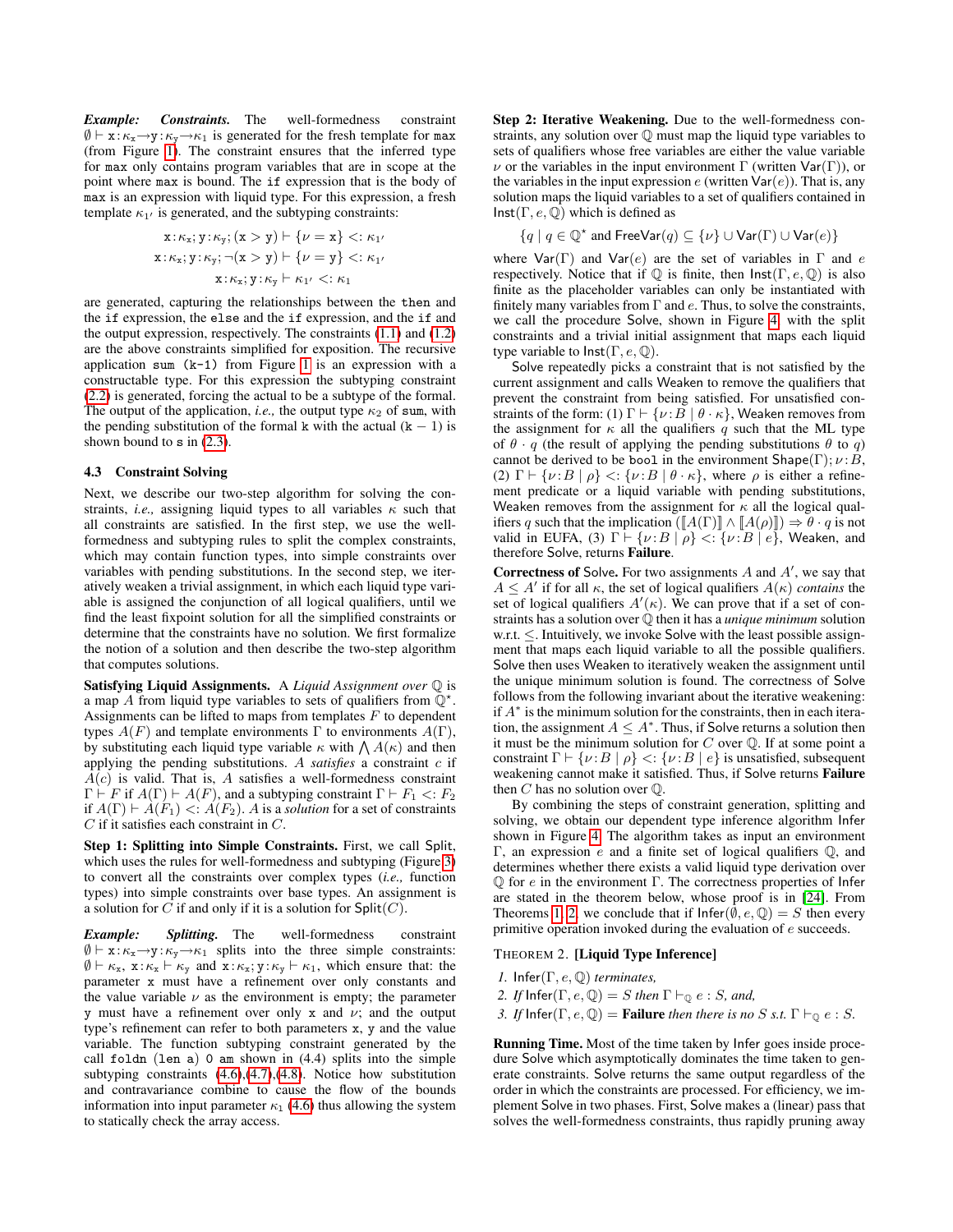irrelevant qualifiers. Second, Solve uses a standard worklist-based algorithm that solves the subtyping constraints. The time taken in the first phase is asymptotically dominated by the time taken in the second. Let  $Q$  be the maximum number of qualifiers that any liquid variable is mapped to after the first well-formedness pass,  $V$  be the number of variables in the program  $e$  that have a base type, and  $D$  be the size of the ML type derivation for  $e$  in the environment Γ. A constraint is sent to Weaken only when the antecedent of its implication changes, *i.e.*, at most  $V \times Q$  times. There are at most  $O(D)$  constraints and so Weaken is called at most  $O(D \times V \times Q)$ times. Each call to Weaken makes at most Q calls to the theorem prover. Thus, in all the running time of Infer is  $O(D \times V \times Q^2)$ assuming each theorem prover call takes unit time. Of course, D can be exponential in the program size (but tends to be linear in practice), and the size of each (embedded) theorem prover query is  $O(V \times Q)$ . Though validity checking in EUFA is NP-Hard, several solvers for this theory exist which are very efficient for the simple queries that arise in our context [\[9\]](#page-10-17).

## 4.4 Features of Liquid Type Inference

#### We now discuss some features of the inference algorithm.

1. Type Variables and Polymorphism. There are two kinds of type variables used during inference: ML type variables  $\alpha$  obtained from the ML types returned by HM, and liquid type variables  $\kappa$  introduced during liquid constraint generation to stand for unknown liquid types. Our system is monomorphic in the liquid type variables. Polymorphism only enters via the ML type variables as fresh liquid type variables are created at each point where an ML type variable  $\alpha$  is instantiated with a monomorphic ML type.

2. Whole Program Analysis and Non-General Types. Due to the above, the types we obtain for function inputs are the *strongest liquid supertype* of all the arguments passed into the function. This is in contrast with ML type inference which infers *the most general* type of the function independent of how the function is used. For example, consider the function neg defined as fun  $x \rightarrow (-x)$ , and suppose that  $\mathbb{Q}$  =  ${0 \leq \nu, 0 \geq \nu}$ . In a program comprising *only* the above function *i.e.,* where the function is never passed arguments, our algorithm infers neg ::  $\{0 \le \nu \wedge 0 \ge \nu\} \rightarrow \{0 \le \nu \wedge 0 \ge \nu\}$  which is useless but sound. If neg is only called with (provably) non-negative (resp. non-positive) arguments, the algorithm infers neg ::  $\{0 \le \nu\} \rightarrow \{0 \ge \nu\}$  (resp. neg ::  $\{0 \ge \nu\} \rightarrow \{0 \le \nu\}$ ) If neg is called with arbitrary arguments, the algorithm infers neg :: int→int and not a more general intersection of function types. We found this design choice greatly simplified the inference procedure by avoiding the expensive "case splits" on all possible inputs [\[14\]](#page-10-1) while still allowing us to prove the safety of challenging benchmarks. Moreover, we can represent the intersection type in our system as:  $x: \text{int} \rightarrow \{ (0 \le x \Rightarrow 0 \ge \nu) \land (0 \ge x \Rightarrow 0 \le \nu) \},$ and so, if needed, we can recover the precision of intersection types by using qualifiers containing implications.

3. A-Normalization. Recall the sum example from Section [2.](#page-1-2) Our system as described would fail to infer that the output type of: let rec sum  $k = if k < 0 then 0 else (s + sum (k-1))$ was non-negative, as it cannot use the fact that sum  $(k-1)$  is non-negative when inferring the type of the else expression. This is solved by *A-Normalizing*[\[12\]](#page-10-18) the program so that intermediate subexpressions are bound to temporary variables, thus allowing us to use information about types of intermediate expressions, as in the original sum implementation.

# <span id="page-8-0"></span>5. Experimental Results

We now describe our implementation of liquid type inference in the tool DSOLVE which does liquid type inference for OCAML. We

```
\mathsf{Cons}(\Gamma, e) =match e with
     \mid x -if HM(Shape(\Gamma), e) = Bthen (\overrightarrow{\lambda} \nu : \overrightarrow{B} | \nu = x), \emptyset)
          else (\Gamma(x), \emptyset)| c - \rightarrow(ty(c), \emptyset)| e_1 e_2 \rightarrowlet (x: F_x \to F, C_1) = \text{Cons}(\Gamma, e_1) in
           let (F'_x, C_2) = \text{Cons}(\Gamma, e_2) in
           ([e_2/\bar{x}]F, C_1 \cup C_2 \cup \{\Gamma \vdash F'_x < F_x\})\vert \lambda x.e \rightarrowlet (x: F_x \to F) = Fresh(HM(Shape(Γ), \lambda x.e)) in
           let (F', C) = \mathsf{Cons}(\Gamma; x\!:\!F_x, e) in
           (x: F_x \to F, C \cup \{\Gamma \vdash x: F_x \to F\} \cup \{\Gamma; x: F_x \vdash F' \lt: F\})| if e_1 then e_2 else e_3 -let F = Fresh(HM(Shape(\Gamma), e)) in
          let (. , C_1) = \text{Cons}(\Gamma, e_1) in
          let (F_2, C_2) = \text{Cons}(\Gamma, e_1, e_2) in
          let (F_3, C_3) = Cons(\Gamma; \neg e_1, e_3) in
          (F, C_1 \cup C_2 \cup C_3 \cup \{\Gamma \vdash F\} \cup\{\Gamma; e_1 \vdash F_2 \lt: F\} \cup \{\Gamma; \neg e_1 \vdash F_3 \lt: F\}| let x = e_1 in e_2 -
          let F = Fresh(HM(Shape(\Gamma), e)) in
          let (F_1, C_1) = Cons(\Gamma, e_1) in
          let (F_2, C_2) = Cons(\Gamma; x: F_1, e_2) in
           (F, C_1 \cup C_2 \cup \{\Gamma \vdash F\} \cup \{\Gamma; x : F_1 \vdash F_2 \lt; F\})| [\Lambda \alpha]e —
          let (F, C) = Cons(\Gamma, e) in
          (\forall \alpha.F, C)
     \mid \; [ \tau ] e \longrightarrowlet F = Fresh(\tau) in
           let (\forall \alpha . F', C) = \mathsf{Cons}(\Gamma, e) in
           ([F/\alpha]F', C \cup \{\Gamma \vdash F\})Weaken(c, A) =match c with
     |\Gamma \vdash \{\nu : B \mid \theta \cdot \kappa\} \longrightarrowA[\kappa \mapsto \{q \mid q \in A(\kappa) \text{ and } \mathsf{Shape}(\Gamma); \nu \colon\! B \vdash \theta \cdot q : \mathsf{bool} \}]|\Gamma \vdash \{\nu : B \mid \rho\} \langle : \{\nu : B \mid \theta \cdot \kappa\} \longrightarrowA[\kappa \mapsto \{q \mid q \in \tilde{A}(\kappa) \text{ and } [\![A(\Gamma)]\!] \wedge [\![A(\rho)]\!] \Rightarrow [\![\theta \cdot q]\!] \}| −→ Failure
Solve(C, A) =if exists c \in C such that A(c) is not valid
     then Solve(C, Weaken(c, A)) else A
Infer(\Gamma, e, \mathbb{Q}) =let (F, C) = Cons(\Gamma, e) in
     let A = \mathsf{Solve}(\mathsf{Split}(C), \lambda \kappa \mathsf{.Inst}(\Gamma, e, \mathbb{Q})) in
     A(F)
```

```
Figure 4. Liquid Type Inference Algorithm
```
describe experiments which demonstrate, over a set of benchmarks that were previously annotated in the DML project [\[27\]](#page-10-2), that liquid types greatly reduce the burden of manual dependent type annotation required to prove the safety of array accesses.

DSOLVE takes as input a closed OCAML program and a set of qualifiers Q, and outputs the dependent types inferred for the program expressions and the set of applications of primitive operations that *could not* statically be proven safe (ideally empty). DSOLVE is built on top of OCAML: DSOLVE uses the OCAML parser and type inference engine (to implement the oracle HM), and outputs the inferred dependent types in .annot files as documentation.

Array Bounds Checking Qualifiers. To automate array bounds checking, we observe that the safety of array accesses typically de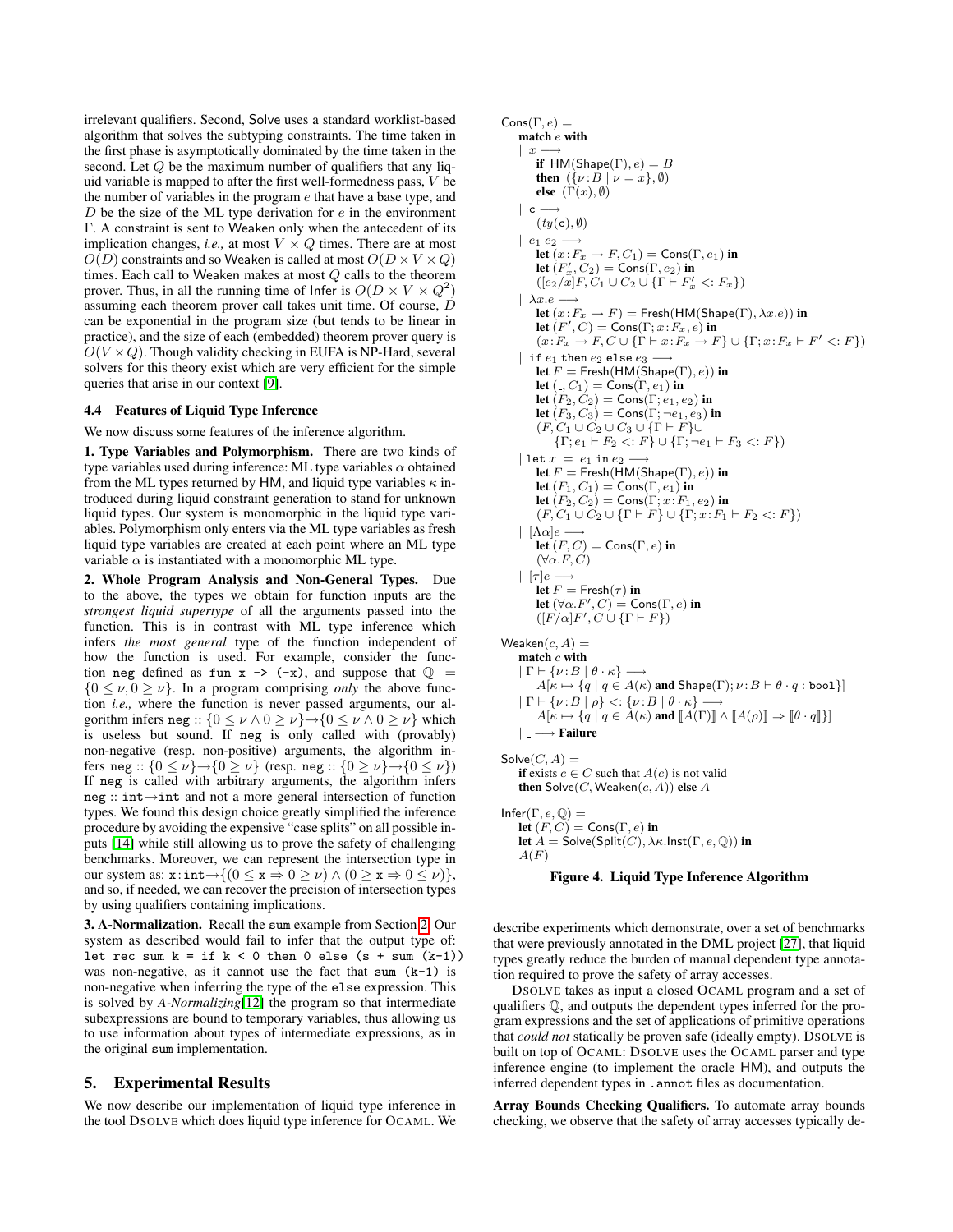pends on the *relative ordering* of integer expressions. Thus, to statically prove the safety of array accesses, we use the mechanicallygenerated set of array bounds checking qualifiers  $\mathbb{Q}_{BC}$  defined as

$$
\{\nu \bowtie X \mid \bowtie \in \{<,\leq,=,\neq,>,\geq\} \text{ and } X \in \{0,\star,\texttt{len}\star\}\}\
$$

Next, we show experimental results demonstrating that liquid type inference over  $\mathbb{Q}_{BC}$  suffices to prove the safety of most array accesses. Even when DSOLVE needs extra qualifiers, the types inferred using  $\mathbb{Q}_{BC}$  help the programmer quickly identify the relevant extra qualifiers.

Benchmarks. We use benchmarks from the DML project [\[26\]](#page-10-19) (ported to OCAML) that were previously annotated with dependent types with the goal of statically proving the safety of array accesses [\[27\]](#page-10-2). The benchmarks are listed in the first column of Table [1.](#page-9-0) The second column indicates the size of the benchmark (ignoring comments and whitespace). The benchmarks include OCAML implementations of: the Simplex algorithm for Linear Programming (simplex), the Fast Fourier Transform (fft), Gaussian Elimination (gauss), Matrix Multiplication (matmult), Binary Search in a sorted array (bsearch), computing the Dot Product of two vectors (dotprod), Insertion sort (isort), the n-Queens problem (queen), the Towers of Hanoi problem (tower), a fast byte copy routine (bcopy), and Heap sort (heapsort). The above include all DML array benchmarks except quicksort, whose invariants remain unclear to us. In addition, we ran DSOLVE on a simplified Quicksort routine from OCAML's Sort module (qsort-o), a version ported from the DML benchmark (qsort-d) where one optimization is removed, and BITV, an open source bit vector library (bitv).

Array Bounds Checking Results. As shown in column DSOLVE of Table [1,](#page-9-0) DSOLVE needs no manual annotations for most programs: that is, the qualifiers  $\mathbb{Q}_{BC}$  suffice to automatically prove the safety of all array accesses. For some of the examples, *e.g.,* tower, we do need to provide extra qualifiers. However, even in this case, the annotation burden is typically just a few qualifiers. For example, in tower, we require a qualifier which is analogous to  $\nu = \mathbf{n} - \mathbf{h} \mathbf{1} - \mathbf{h} \mathbf{2}$ , which describes the height of the "third" tower, capturing the invariant that the height is the total number of rings n minus the rings in the first two towers. Similarly, in bitv, one qualifier states the key invariant relating a bit vector's length to the length of its underlying data structure. The time for inference is robust to the number of qualifiers as most qualifiers are pruned away by the well-formedness constraints. In our prototype implementation, the time taken for inference is reasonable even for non-trivial benchmarks like simplex, fft and gauss.

Case Study: Bit Vectors. We applied DSOLVE to verify the open source BITV bit vector library (version 0.6). A bit vector in BITV consists of a record with two fields: length, the number of bits stored, and bits, the actual data. If  $b$  is the number of bits stored per array element, length and bits are related by  $(\text{len bits} - 1) \cdot b < \text{length} \leq (\text{len bits}) \cdot b$ . The executed code, and hence, dependent types are different for 32- and 64-bit machines. Thus, to verify the code using our conjunctive types, we fixed the word size to 32. We were able to verify the array safety of 58 of BITV's 65 bit vector creation, manipulation, and iteration functions, which contain a total of 30 array access operations.

There are three kinds of manual annotation needed for verification: *extra qualifiers* (14 lines, 605 characters), *trusted assumptions* (8 lines, 143 characters), and *interface specifications* (43 lines, 2390 characters). The trusted assumptions (which are akin to dynamic checks) are needed due to current limitations of our system. These include the conservative way in which modular arithmetic is embedded into EUFA, the lack of refinements for type variables and recursive datatypes, and the conservative handling of control-flow. The interface specifications are needed because BITV is a library, *i.e.,* an open program. Thus, for verification, we need to specify that

|              | <b>Size</b> |       | DML        |             | <b>DSOLVE</b> |            |          |
|--------------|-------------|-------|------------|-------------|---------------|------------|----------|
| Program      | Line        | Char  | Line       | Char        | Line          | Char       | Time (s) |
| dotprod      | 7           | 158   | $3(30\%)$  | $110(41\%)$ | $0(0\%)$      | $0(0\%)$   | 0.31     |
| bcopy        | 8           | 199   | 3(27%)     | 172 (46%)   | $0(0\%)$      | $0(0\%)$   | 0.15     |
| bsearch      | 24          | 486   | $3(11\%)$  | 157 (24%)   | $0(0\%)$      | $0(0\%)$   | 0.46     |
| queen        | 30          | 886   | 7(19%)     | 309 (26%)   | $0(0\%)$      | $0(0\%)$   | 0.70     |
| isort        | 33          | 899   | 12(27%)    | 702 (44%)   | $0(0\%)$      | $0(0\%)$   | 0.88     |
| tower        | 36          | 927   | $8(18\%)$  | 348 (27%)   | $1(2\%)$      | 26(2%)     | 3.33     |
| matmult      | 43          | 797   | $10(19\%)$ | 454 (36%)   | $0(0\%)$      | $0(0\%)$   | 1.79     |
| heapsort     | 84          | 1414  | 11 (12%)   | 433 (23%)   | $0(0\%)$      | $0(0\%)$   | 0.53     |
| fft          | 107         | 3279  | $13(11\%)$ | 790 (19%)   | 1(1%)         | 25(1%)     | 9.13     |
| simplex      | 118         | 2712  | 33(22%)    | 1913 (41%)  | $0(0\%)$      | $0(0\%)$   | 7.73     |
| gauss        | 142         | 2431  | 22(13%)    | 999 (29%)   | 1(1%)         | 67(2%)     | 3.17     |
| <b>TOTAL</b> | 633         | 14188 | 125 (17%)  | 6387 (31%)  | 3(1%)         | 93(1%)     |          |
| gsort-o      | 62          | 1585  |            |             | $0(0\%)$      | $0(0\%)$   | 1.89     |
| qsort-d      | 112         | 2735  |            |             | 5(5%)         | 63(2%)     | 18.28    |
| bity         | 426         | 10757 |            |             | 65(15%)       | 3138 (29%) | 63.11    |

<span id="page-9-0"></span>Table 1. Experimental Results: Size is the amount of program text (without annotation) after removing whitespace and comments from the code. DML is the amount of manual annotation required in the DML versions of the benchmarks. DSOLVE is the amount of manual annotation required by DSOLVE, *i.e.,* qualifiers not in  $\mathbb{Q}_{BC}$ . Time is the time taken by DSOLVE to infer dependent types.

the API functions are called with valid input vectors that satisfy invariants like the one described above. The interface specifications, by far the largest category of annotations, are unavoidable. The extra qualifiers and expressiveness limitations are directions for future work.

DSOLVE was able to locate a serious bounds checking error in BITV. The error occurs in BITV's blit function, which copies c bits from v1, starting at bit offset1, to v2, starting at bit offset2. This function first *checks* that the arguments passed are safe, and then calls a fast but unsafe internal function unsafe blit.

```
let blit v1 offset1 v2 offset2 c =if c < 0 || offset1 < 0 || offset1 + c > v1.length
              offset2 < 0 || offset2 + c > v2.length
 then invalid_arg "Bitv.blit";
  unsafe_blit v1.bits offset1 v2.bits offset2 c
```
unsafe blit immediately accesses the bit at offset1 in v1, regardless of the value of c. When the parameters are such that: offset1 = v1.1ength and v1.1ength mod  $b = 0$  and  $c = 0$ , the unsafe blit attempts to access the bit at index v1.length, which must be located in  $v1.bits[v1.length / b]$ ; but this is v1.bits[len v1.bits], which is out of bounds and can cause a crash, as we verified with a simple input. The problem is that blit does not verify that the starting offset is within the bounds of the bit vectors. This is fixed by adding the test of fset1  $\ge$ = v1.length (and offset2  $>= v2.length$  for similar reasons). DSOLVE successfully typechecks the fixed version.

# 6. Related Work

The first component of our approach is predicate abstraction, [\[1,](#page-10-12) [15\]](#page-10-13) which has its roots in early work on axiomatic semantics [\[8\]](#page-10-20). Predicate abstraction has proven effective for path-sensitive verification of control-dominated properties of first-order imperative programs [\[3,](#page-10-6) [16,](#page-10-7) [11,](#page-10-21) [4,](#page-10-8) [29,](#page-10-9) [17\]](#page-10-10).

The second component of our approach is constraint-based program analysis, an example of which is the ML type inference algorithm. Unlike other investigations of type inference for HM with subtyping, *e.g.,* [\[19,](#page-10-22) [23,](#page-10-23) [25\]](#page-10-24), our goal is algorithmic dependent type inference, which requires incorporating path-sensitivity and decision procedures for EUFA. We also draw inspiration from type qualifiers [\[13\]](#page-10-25) that refine types with a lattice of built-in and programmer-specified annotations. Our Shape and Fresh functions